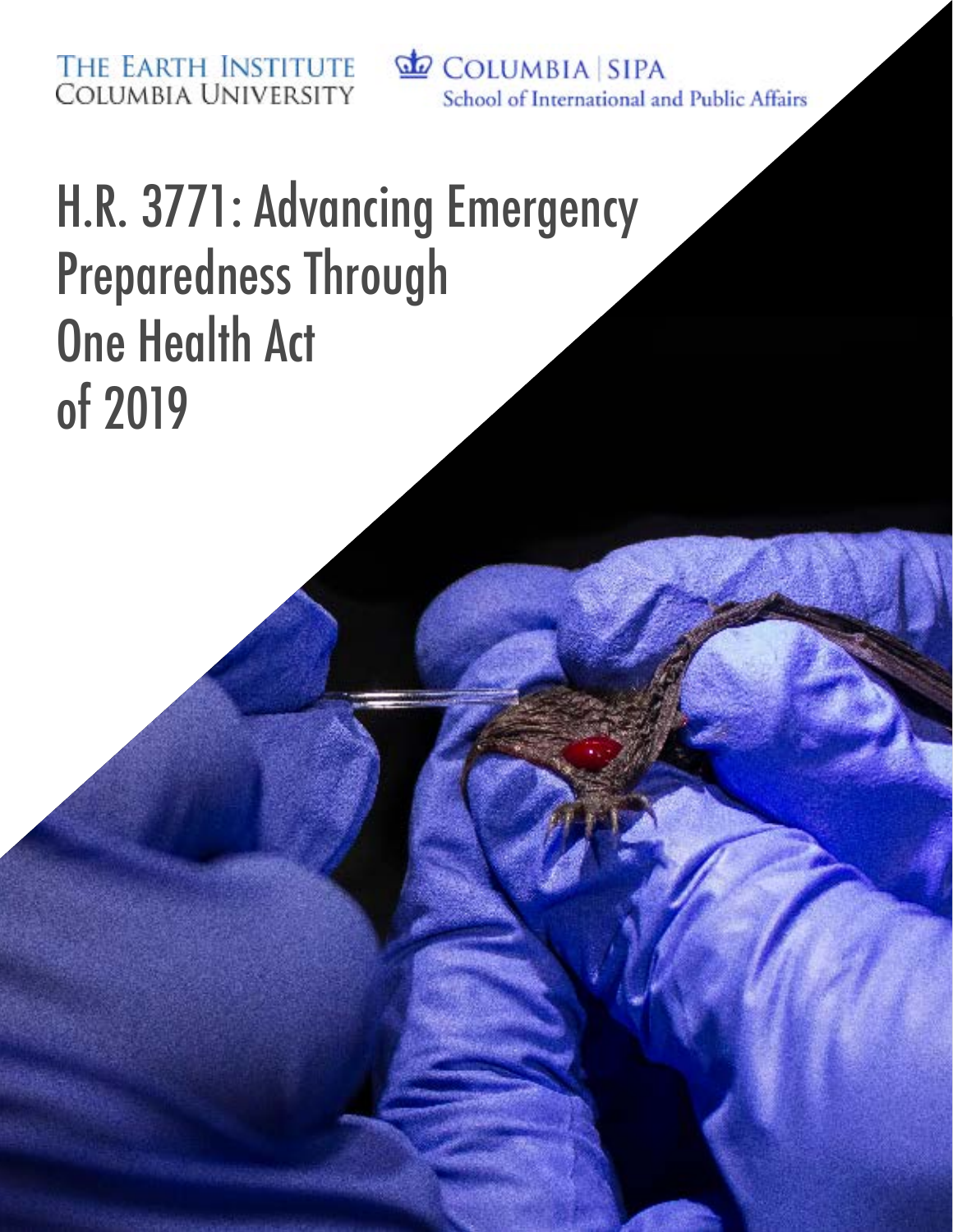

## **MPA ESP Workshop in Applied Sciences** Summer Semester, 2020

#### **Faculty Advisor** Louise Rosen

#### **Team**

Carson Ross (Manager), Maya Navabi (Deputy Manager), Mahak Agrawal, Leanne Burns, Rashika Choudhary, Russell Kuhner, Cecilia Magos, Caitlin McGinnis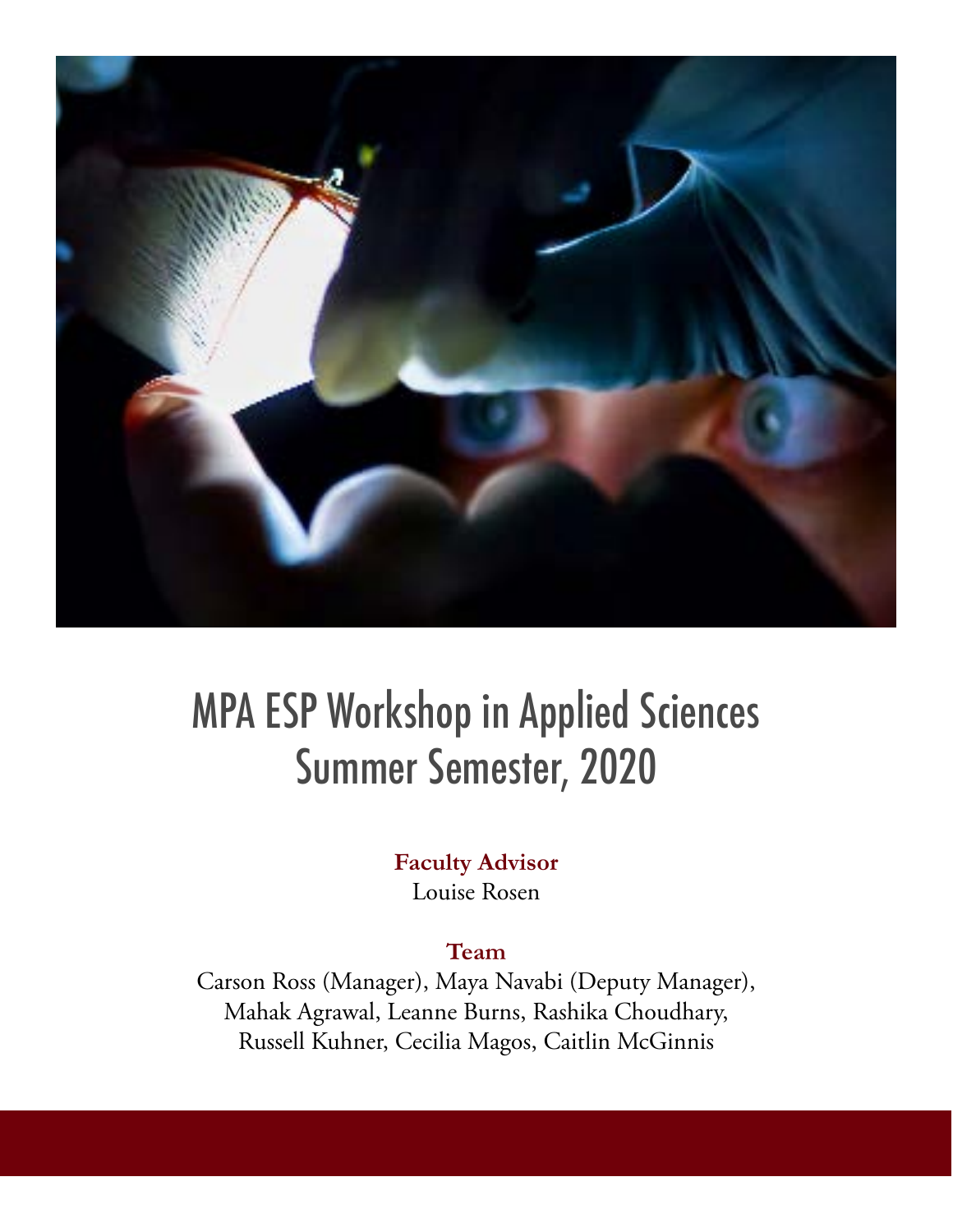# **Table of Contents**

| <b>Executive Summary</b>                   | 4  |
|--------------------------------------------|----|
| <b>Background and Context</b>              | 5  |
| The Increasing Threat of Zoonotic Diseases | 6  |
| Climate Change                             |    |
| <b>Changing Landscapes</b>                 |    |
| Livestock and Animal Trade                 |    |
| Human Susceptibility and Transmission      |    |
| The State of One Health in the U.S.        | 9  |
| How Will H.R. 3771 Address the Problem?    | 9  |
| <b>Interagency Collaboration</b>           |    |
| Research                                   |    |
| Early Identification                       |    |
| Measuring the Success of H. R. 3771        | 12 |
| Inputs, Processes, Outputs and Outcomes    |    |
| <b>Success Indicators</b>                  |    |
| <b>Challenges and Opportunities</b>        |    |
| <b>Controversies Related to H.R. 3771</b>  | 18 |
| Political Factors                          |    |
| Social Factors                             |    |
| <b>Economic Factors</b>                    |    |
| Conclusion                                 | 20 |
|                                            |    |
| Glossary                                   | 21 |
|                                            |    |
| References                                 | 26 |
|                                            |    |
|                                            |    |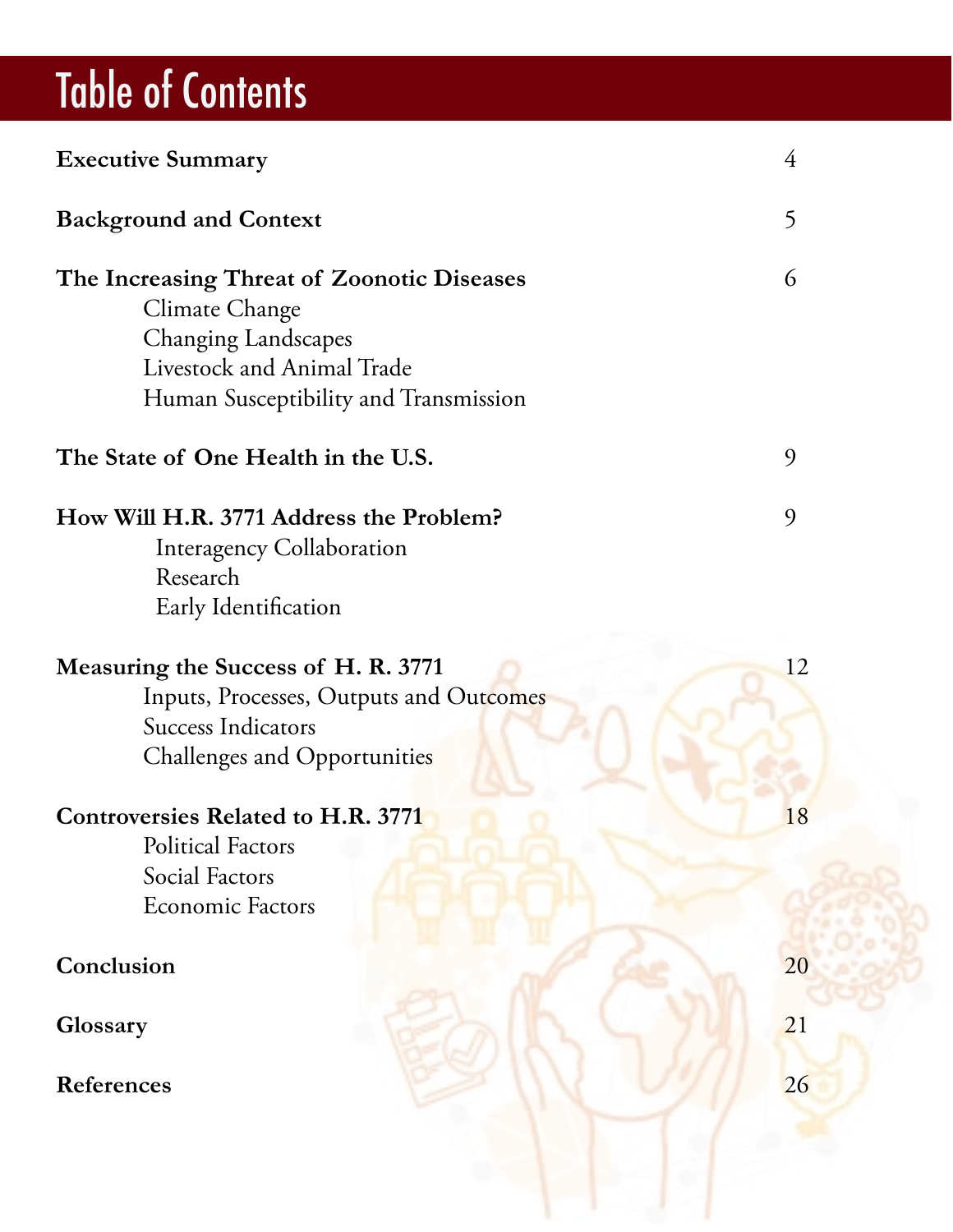## **Executive Summary**

The global scientific community has been anticipating a pandemic of zoonotic origin for decades, yet few countries were as ill-prepared for the onset of the novel coronavirus, SARS-COV-2 (COVID-19), as the United States. Despite calls for creating interagency coordination and infrastructure to prepare for the inevitable emergence of a novel disease since at least 2009, the US has virtually no standing body to respond to zoonotic outbreaks domestically or abroad. By the end of July, 2020, the lack of preventative measures resulted in a devastating economic recession, more than 40 million Americans applying for unemployment, and more than 150,000 deaths in the US alone--approximately 23% of the world total. Like most health and environmental catastrophes, the lion's share of the burden is felt by the nation's most vulnerable populations: the elderly, the poor, and Black, Indigenous, and Latinx communities. In contrast, countries with previous epidemics like severe acute respiratory syndrome (SARS) and Middle-East respiratory syndrome (MERS) still fresh in their national memories reacted swiftly with measures to curb the impact of the virus, resulting in far lower mortality and economic losses.

While the current zeitgeist is focused on COVID-19, zoonoses--diseases that spread from animals to humans-are broad ranging in both scope and geography. They include well known illnesses like malaria, AIDS, and Lyme's disease, and lesser known diseases like schistosomiasis and Q fever; their sources range from exotic pangolins to house cats and New York City rats. The Centers for Disease Control and Prevention (CDC) estimates that zoonoses account for 75% of newly emerging infectious diseases and infect as many as 2.5 billion people every year. As humans change the way we interact with nature through land-use alterations, anthropogenic climate change, industrial agriculture, and the global animal trade, we increase our contact with animals, and change the ways animals come into contact with each other, leading to an explosion of new and deadly diseases over the past half century. The globalized nature of the world's economy provides virtually limitless opportunities for disease to spread between populations.

There is no single action or response that will protect humanity from the growing threat of zoonotic diseases, but by acknowledging the interconnectedness of human, animal and environmental systems, it is possible to create policies that will mitigate the effects of zoonoses. H.R. 3771 — Advancing Preparedness Through One Health Act of 2019 seeks to create a framework for the detection, prevention, and rapid response to zoonotic outbreaks. By strengthening interagency partnerships, the US will be able to address the multifaceted challenges posed by zoonotic diseases, including but not limited to health impacts, economic stresses, food supply chain disruptions, national security, and equity.

Following an in-depth discussion of the Bill and the One Health framework, this report analyzes the environmental factors impacting the emergence and spread of zoonoses, and assesses the solutions proposed in H.R. 3771, incorporating examples of both successful and unsuccessful implementation of One Health around the world.

An in-depth discussion of implementation strategies and funding resources is beyond the scope of this paper; however, the report will conclude with a broad overview of evaluation tools and highlight some of the potential controversies which need to be anticipated and planned for in advance.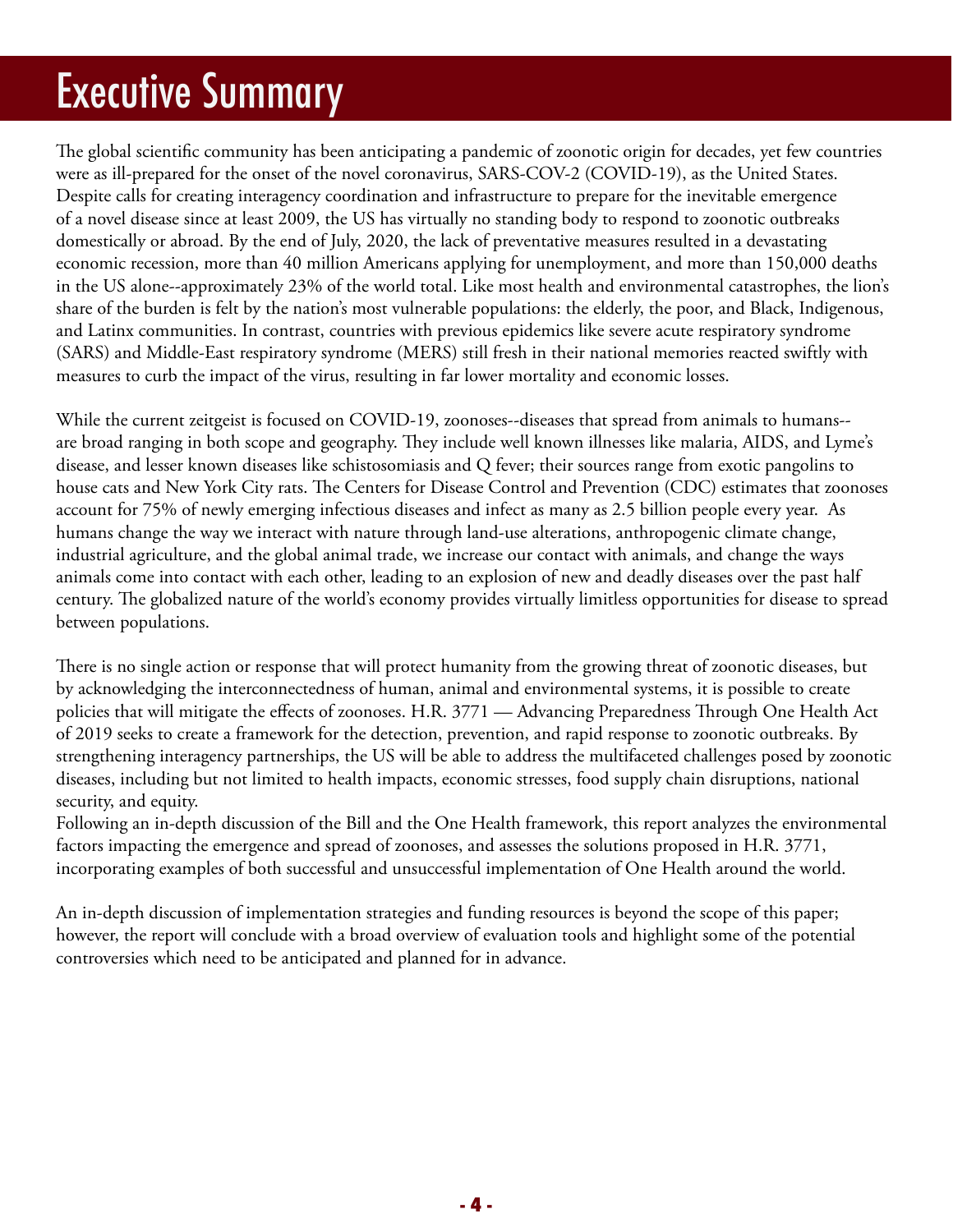## **Context** Background & Context **Background & Context**

On July 16th, 2019, four months before the first known case of COVID-19, Representative Kurt Shrader and 13 co-sponsors introduced H.R. 3771: The Advancing Preparedness Through One Health Act of 2019,<sup>1</sup> hertofore referred to as the Bill. This Bill aims to establish an interagency One Health Framework that can better prevent, prepare for, and respond to zoonotic outbreaks by expanding existing federal initiatives and partnerships, thereby lessening the public burden zoonotic disease poses for health, economic, and national security in the United States. The One Health framework is a holistic approach that recognizes human, animal, and environmental health as interconnected, and seeks to create integrated solutions across disciplines, agencies, and geographic boundaries. $^2$  By assimilating knowledge and data from multiple disciplines there is increased capacity for anticipating, prioritizing, and addressing relevant threats effectively. Already utilized in dozens of countries, a One Health approach has been instrumental in mitigating and understanding potential zoonotic disasters such as Crimean-Congo hemorrhagic fever (CCHF) in the Zhambyl region of Kazakhstan, Rift Valley Fever in East Africa, and even rabies in the US.<sup>3</sup> The integrative and collaborative nature of One Health helps to proactively avoid or reduce disease burdens, financial costs, and societal disruptions by facilitating prevention and earlier detection of emerging pathogens at the human-animal-environment interface.<sup>4</sup>

Replacing the US' current decentralized system with a coordinated and collaborative response across human, animal, and environmental health communities is crucial for maintaining national health and well-being in an ever-globalizing society. This legislation specifically aims to improve public health preparedness against zoonotic outbreaks over a 10-year period by:<sup>5</sup>

- $\mu$  Promoting interagency coordination and identifying and expanding partnerships, both within and outside the federal nexus;
- $-$  Promoting scientific understanding of the interconnectivity between human, animal, and environmental health;
- <sup>-</sup> Identifying, studying, and surveilling priority zoonotic diseases and their transmission between animals and humans; and
- Advancing protocols and workforce development to improve zoonotic disease prevention, response, and recovery.

Within one year of the Bill's enactment the Secretary of Health and Human Services and the Secretary of Agriculture, referred as the Secretaries - in coordination with the Agency for International Development (USAID), the Environmental Protection Agency (EPA), the Department of Homeland Security (DHS), the Department of the Interior (DOI), the Department of Defense (DOD), and the Department of Commerce (DOC) - must develop, publish and submit to Congress a national One Health Framework that describes the activities and timeline necessary to achieve One Health Program goals.<sup>5</sup> This Framework will also identify and assess existing federal zoonotic disease management "best practices" and make recommendations to complement and expand efforts of coordinating departments and agencies, as well as appropriate partners such as the CDC, the Food and Drug Administration (FDA), and Office of the Assistant Secretary for Preparedness and Response.<sup>5</sup>

In the one year since H.R. 3771 was introduced, the global community has become intimately knowledgeable about zoonoses, and these diseases are becoming more prevalent due to a number of environmental and social factors. As the global population expands, the demands we place on the natural environment become increasingly onerous, and delicate ecosystems are thrown out of balance. Globalization brings disparate populations closer together through international trade, business and tourism. While an interconnected economy provides opportunities to build wealth and promote the exchange of ideas, goods and services, it has also created the potential for an isolated incident of disease to become the global pandemic we are experiencing today, underscoring the urgent need for ingrained emergency preparedness legislation.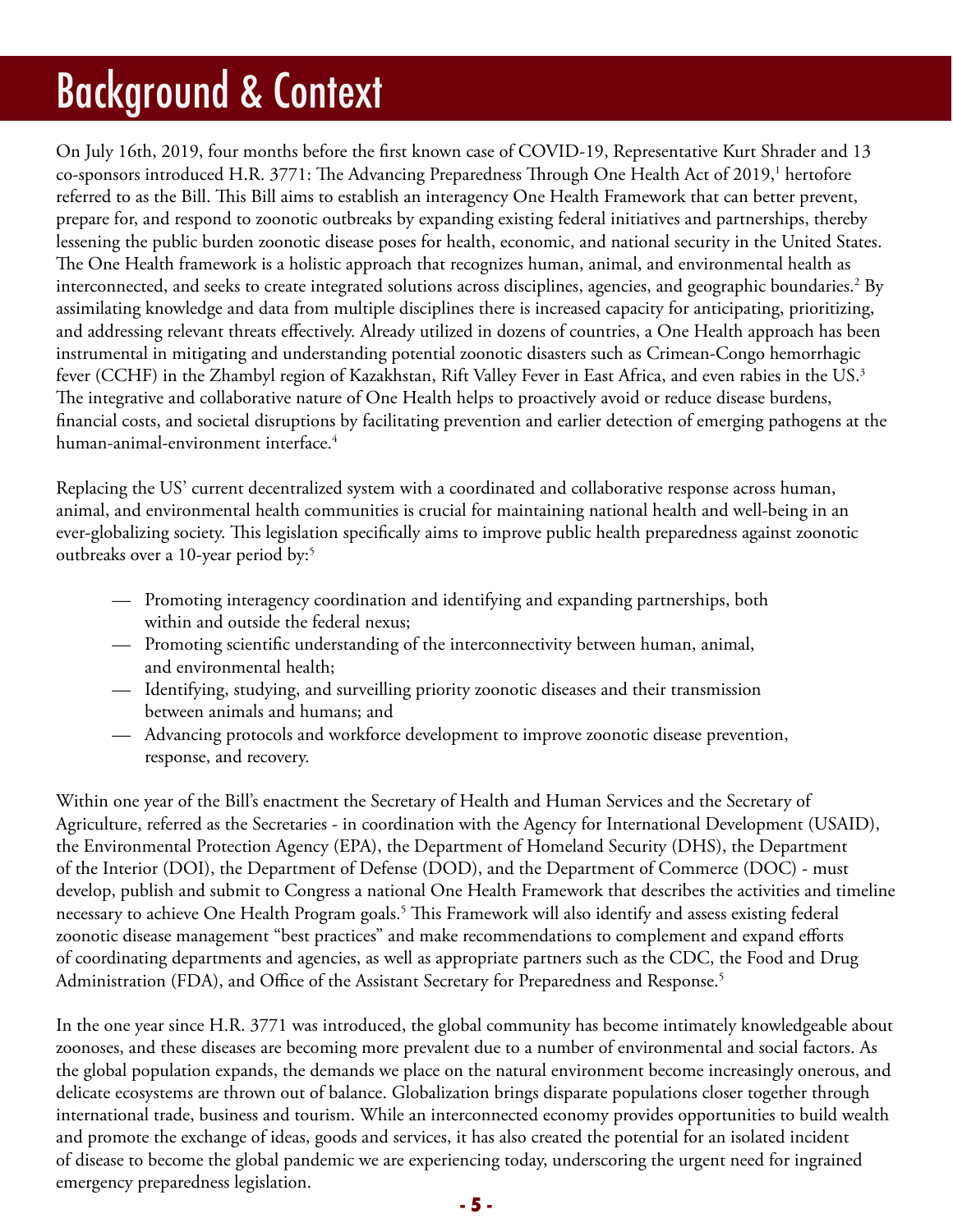## The Increasing Emergency of Zoonoses

In total, there are estimated to be 1,400 known human pathogens, including viruses, bacterium, fungi, and protozoa.<sup>6</sup> Zoonoses account for approximately 60% of these pathogens and it is estimated that 75% of all emerging infectious diseases (EIDs) will be of a zoonotic nature, indicating that the human-animal interface represents a major risk for emergence. The risk of EIDs is on the rise, due in large part to anthropogenic activities that have blurred the lines between the natural and the built environment, and disrupted the trophic balance in fragile ecosystems. The following sections will discuss some of the primary ways in which human activities are facilitating the emergence of zoonotic diseases, and inadvertently creating environments that enable transmission from animals to humans.

#### **Climate Change: The Impact of a Warming Planet on Animal & Vector Geographies**

The epidemiology of infectious diseases fluctuates rapidly in response to changes in the environment. The warming of the climate has significant impacts on the geographic range of many infectious diseases. Within the subsect of zoonoses, vector-borne diseases are the most heavily influenced by changes in the climate. Variations in climatic patterns such as precipitation and temperature create new ecological niches for vector-borne pathogens, thus altering their spatial distribution. Mosquitoes and ticks are exothermic and have life cycles that are reliant on temperature. Warmer average temperatures will result in increased reproduction, increased feeding frequency, and faster digestion of blood.<sup>7</sup> Warming temperatures will also allow mosquitoes to survive in higher elevations and in regions that were previously too cold to sustain them, expanding their range from tropical areas into more temperate climates. Range shifts poleward and in altitude have already been observed for a variety of arthropod vectors.<sup>8</sup> The effects of changes in precipitation on vectors are not as clearly understood as changes in temperature, but still warrant observation and consideration. Increased precipitation can create more breeding sites, as many



Figure 1. A shallow pool acting as a perfect breeding site for mosquitoes.<sup>9</sup>

species of mosquitoes prefer to breed in wetter climates (Figure 1).

### **Changing Landscapes: How Deforestation Destroyed the Barriers Between Human and Animal Ecosystems**

Similar to climatic variation, deforestation can create new ecological niches that allow for the proliferation of vectors. Water puddles in deforested areas have a lower concentration of salinity than puddles in heavily forested areas. These puddles act as better breeding sites for malaria-carrying mosquitoes.<sup>10</sup> Deforestation is a primary contributor to the increasing contact between humans and pathogen-carrying animals, however the mechanisms of disease emergence due to deforestation are complex. Selective logging, known as the partial removal of forests, while leaving the remainder of the forest intact, is likely to increase zoonotic disease emergence.<sup>11</sup> Selective logging sustains the majority of the natural biodiversity of forests; therefore, it is more likely to sustain the diversity of potential zoonotic pathogens.<sup>11</sup> One of the primary purposes of selective logging is to build roads, creating fragmented forests. In tropical regions, outbreaks of yellow fever and dengue have been linked to forest clearing. In Central and Western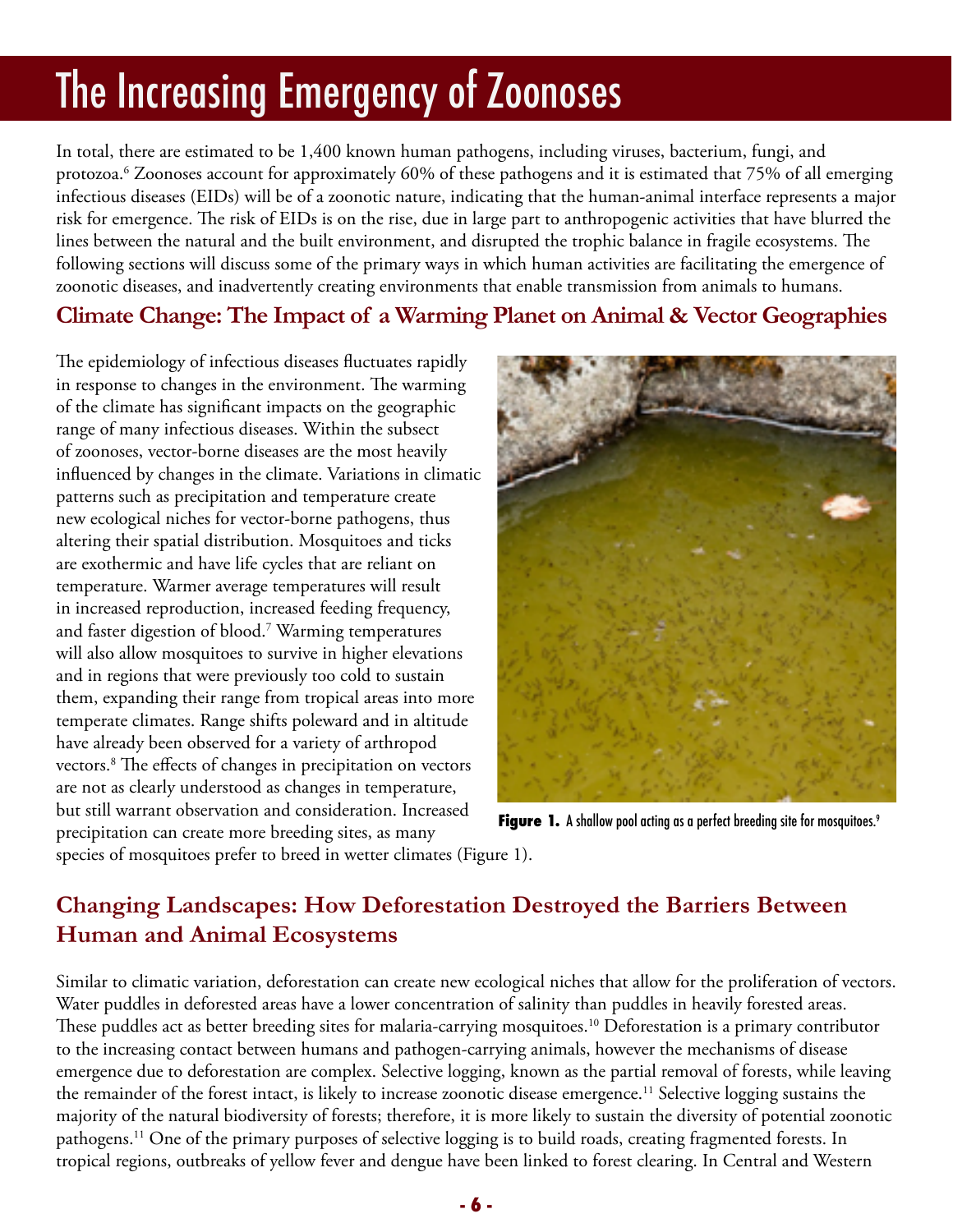Africa, the majority of Ebola outbreaks occurred in areas with high amounts of forest fragmentation.<sup>12</sup> The creation of roads can also heighten transportation in and out of a certain region, increasing the possibility of diseases spreading between areas. Ultimately, deforestation increases the risk of zoonotic diseases through the alteration of wildlife distribution, change in habitats, and facilitated interaction between humans and animals.



Figure 2. Deforestation and habitat destruction breaking down the natural barriers between humans and animals<sup>42</sup>

## **Livestock and Animal Trade: How Industrialized Agriculture and the Wildlife Trade Create Unnatural Contact Between and Across Species**

Zoonotic pathogens are often found in animals intended for the wildlife trade and in livestock animals used to feed the growing human population. It is estimated that the global population will reach 7.8 billion in  $2021^{31}$ , increasing the demand for meat products; large-scale livestock production will be required to meet these growing demands. Intensive production of livestock at such a large scale congregates thousands of genetically identical and similar animals into confined spaces. These consolidated spaces create environments where pathogens can spread easily, as animals frequently come into contact with each other's saliva, urine, and feces. Additionally, the environment of large-scale agriculture creates stressors for animals, causing them to shed viruses at higher rates and be more susceptible to diseases.<sup>16</sup> Similar to intensive livestock production, the wildlife trade involves the transport of large numbers of animals. The difference between the two is that the wildlife trade usually intermingles animals of varying species, potentially exposing them to pathogens to which they have no prior resistance, a process called pathogen pollution.<sup>13</sup> The amount of zoonotic diseases resulting from the global wildlife trade is difficult to quantify, as much of the trade operates illegally or with minimal surveillance and regulation. In both cases, farmers and handlers are frequently coming into contact with these animals, increasing the potential for pathogens to cross the interspecies barrier, discussed in the next section.

#### Human Susceptibility and Transmission in the Age of Globalization

Understanding how zoonotic pathogens spread is critical in preventing the spread of infectious diseases. Most pathogens require a living host, known as a reservoir, in order to survive and multiply. However, some pathogens are able to persist outside of a living host, in substances such as soil and water. Many diseases that have reached epidemic and/or pandemic status have come from animal reservoirs, with humans acting as accidental hosts.<sup>14</sup> Regardless of the reservoir, transmission of a pathogen must occur in order to spread. An infectious pathogen can be transmitted from its natural reservoir to a susceptible host via differing transmission routes (Table 1). Afterwards, the infected host must be able to transmit the pathogen to other susceptible individuals.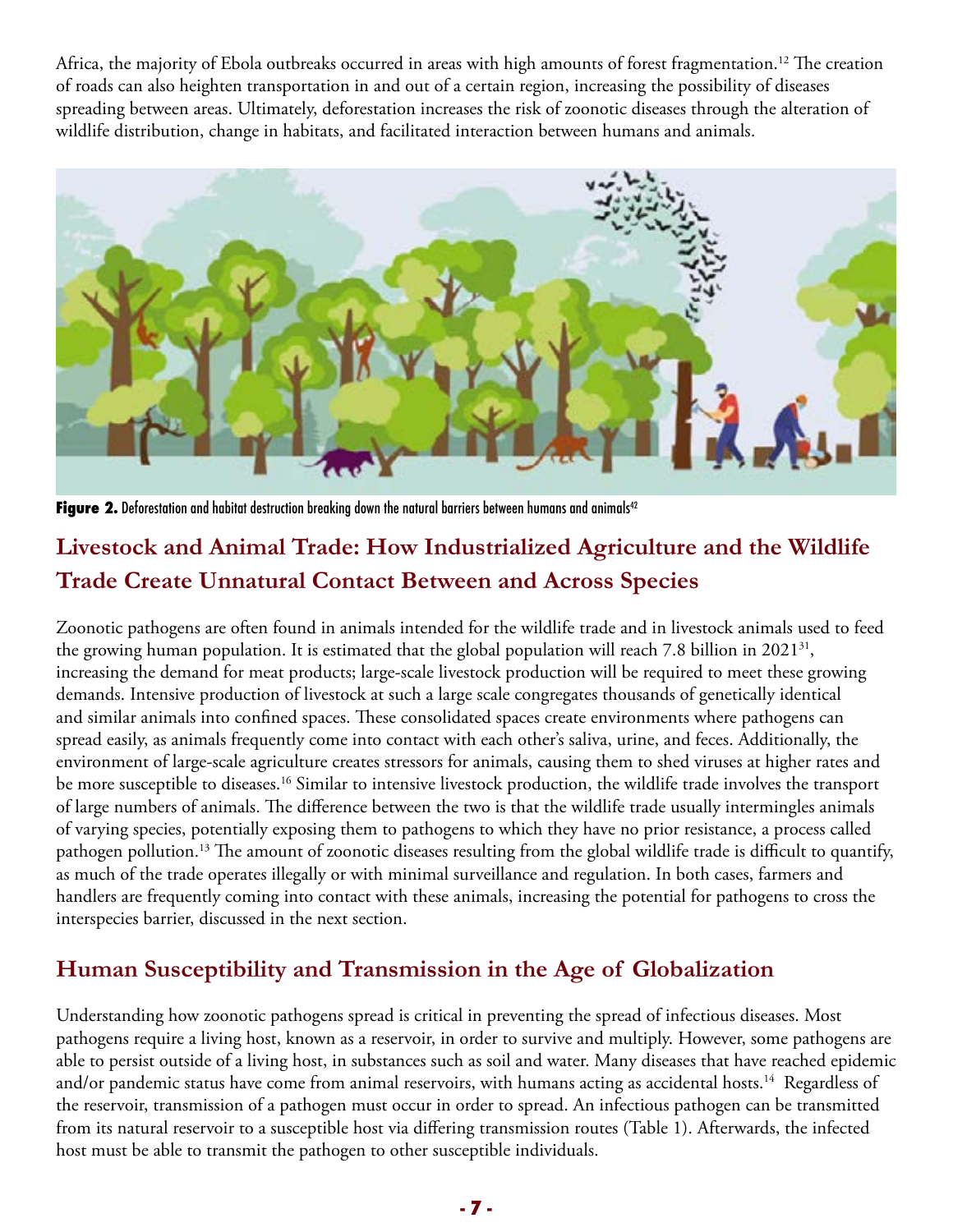| <b>TRANSMISSION</b><br><b>ROUTE</b> | <b>DESCRIPTION</b>                                                                                                                                                       | <b>EXAMPLES</b>                                                                                        |
|-------------------------------------|--------------------------------------------------------------------------------------------------------------------------------------------------------------------------|--------------------------------------------------------------------------------------------------------|
| <b>DIRECT CONTACT</b>               | Spread through physical contact with infected individuals.<br><b>Bites and scratches</b><br>Bodily fluids such as blood, urine, saliva, or feces                         | <b>Rabies</b><br>Influenza<br>Mononucleosis                                                            |
| <b>FOMITE</b>                       | Indirect transmission with contaminated inanimate objects.<br>Hard surfaces such as doorknobs, handrails, and<br>tabletops<br>Soft surfaces such as clothing and bedding | Methicillin-resistant<br>Staphylococcus aureus<br>(MRSA)<br>Vancomycin-resistant<br>Enterococcus (VRE) |
| <b>ORAL</b>                         | Transmitted through the ingestion of contaminated food<br>and water.                                                                                                     | Cholera<br>Salmonella<br>E. coli                                                                       |
| <b>AEROSOL</b>                      | Inhalation of contaminated pathogens.<br>Contaminated droplets from coughing, sneezing,<br>or talking can remain suspended in the air for long<br>periods of time        | <b>Measles</b><br><b>Tuberculosis</b>                                                                  |
| <b>VECTOR-BORNE</b>                 | Transmitted by an arthropod vector.<br>Mosquitoes<br><b>Ticks</b>                                                                                                        | Malaria<br><b>West Nile Virus</b>                                                                      |

#### Table 1. Modes of transmission of infectious diseases.

The emergence of zoonotic diseases is dependent on the interaction between three entities: a pathogen and two hosts, with humans and animals acting as the reservoir.<sup>15</sup> Because zoonotic pathogens rely on an animal reservoir for transmission, the interactions between humans and animals determines the spread of zoonotic pathogens. The extent of these interactions is dependent upon the prevalence of zoonotic pathogens, or the zoonotic pool, and the population dynamics of humans that have influenced the ecological patterns that drive pathogen abundance.<sup>10</sup> The invasiveness of human activity into almost all geographic areas around the world and the globalization of economic activities have reshaped the relationship between humans, the natural world, and pathogens.<sup>17</sup> The ability for a pathogen to successfully integrate into the human population and be transmitted between humans requires the pathogen to cross a series of biological barriers.

- 1. The interspecies barrier contact between humans and an animal reservoir.
- 2. The intrahuman barrier ability of a pathogen to infect a human host and survive the human's immune response.
- 3. The interhuman barrier the ability of a pathogen to efficiently transmit among humans, causing epidemics and pandemics.

Successful pathogen integration into the human population also depends on the susceptibility of the host. Host susceptibility is a complex topic that depends on a variety of factors including microbial adaptation, immunity of the host, genetics, climate, and specific external immunity, as in the availability of a vaccine.

While there are many factors that contribute to the emergence of zoonotic diseases and the susceptibility of humans to these diseases, it is clear that alterations of the natural environment as a result of human impact are a key contributor. Anthropogenic activities such as deforestation, industrialized agriculture, and the wildlife trade have fundamentally altered the way humans interact with the natural environment. Land-clearing activities have removed natural barriers previously separating humans from animals; livestock and the wildlife trade have unnaturally introduced species to one another, facilitating pathogen pollution; and changes in climate have expanded the range of pathogen-carrying vectors.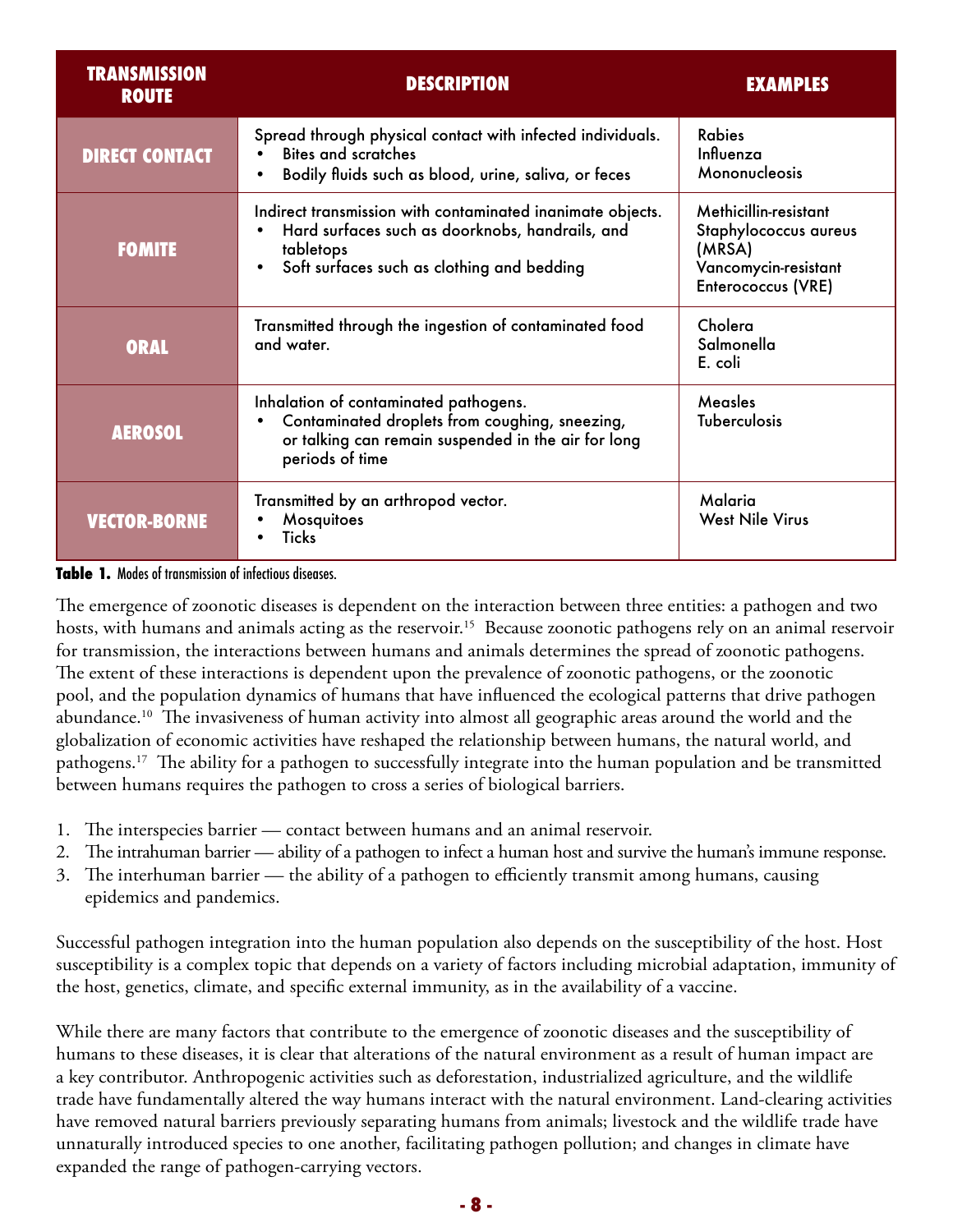## The State of One Health in the USA

The modern foundation of One Health was formally established in the 1980s by Calvin Schwabe, an epidemiologist that helped unify animal and human health efforts to tackle zoonotic diseases.<sup>18</sup> However, it was not until the next century that this interdisciplinary approach would reach the federal level. In 2007, in an effort to bring together animal and human health agencies in the US, the American Veterinary Medical Association and the American Medical Association created a One Health Initiative taskforce, comprised of human and animal health experts in response to the threat of disease.<sup>19</sup> In 2009, the CDC established a One Health office and by 2012, the U.S. Department of Agriculture (USDA) had established a One Health Coordination Center under their Animal and Plant Health Inspection Service.<sup>19</sup> Despite previous involvement of the Homeland Security Council in zoonotic response efforts in 2005 with the publishing of the "National Strategy for Pandemic Influenza,"<sup>20</sup> the agency has no formal involvement in the One Health initiatives established since.

Currently, the US One Health initiative is under the oversight of the Department of Health and Human Services (DHHS) and the USDA. The CDC serves as a main collaborator among other research institutions such as the FDA and the National Institutes of Health (NIH), relying on a stepwise approach to zoonotic outbreaks.<sup>21</sup> The recognition of the One Health framework by international agencies in 2008 also led to the creation of the PREDICT program under the USAID in 2009.<sup>22, 23</sup> The PREDICT program was tasked with monitoring EIDs, increasing workforce capacity and improve research laboratories for zoonotic infections.<sup>24</sup> In its 10-year history, it detected over 1,000 new viruses, including a new strain of Ebola, and established best practices in One Health surveillance and biosecurity. However, funding for the program was cut in 2019, although temporarily extended on April 1st, 2020 for 6-months to aid in COVID-19 response efforts.<sup>24</sup>

## How Will H.R. 3771 Address the Problem

H.R. 3771 addresses the need for prevention, preparation, and treatment of novel zoonotic disease emergence through interagency coordination, disease research, early identification, and capacity building. These provisions function under the One Health framework by addressing the three underlying causes of zoonotic disease outbreak: large-scale livestock production and unregulated wildlife trade, mass deforestation, and anthropogenic climate change. By implementing a multifaceted framework internationally, the root causes and repercussions of zoonotic outbreaks can be identified and contained, preventing unnecessary deaths and ensuring equitable development during these events.

### **Interagency Collaboration**

Interagency coordination under the One Health framework would provide the necessary support for comprehensively addressing the drivers of zoonotic disease outbreaks and the tools needed to respond to outbreaks efficiently. Multiple federal and state agencies, as well as health centers will work together to foster extensive research and surveillance of outbreaks and host frequent data exchanges in order to construct a clear scope of novel diseases (Table 2). This wide-scale teamwork also ensures necessary and equitable budgeting for future zoonotic disease outbreak contingency plans, including infrastructure to avoid economic downturns, facilitate equitable adherence to stay-at-home orders to prevent spread, and wide-scale access to personal protective equipment (PPE) for medical .workers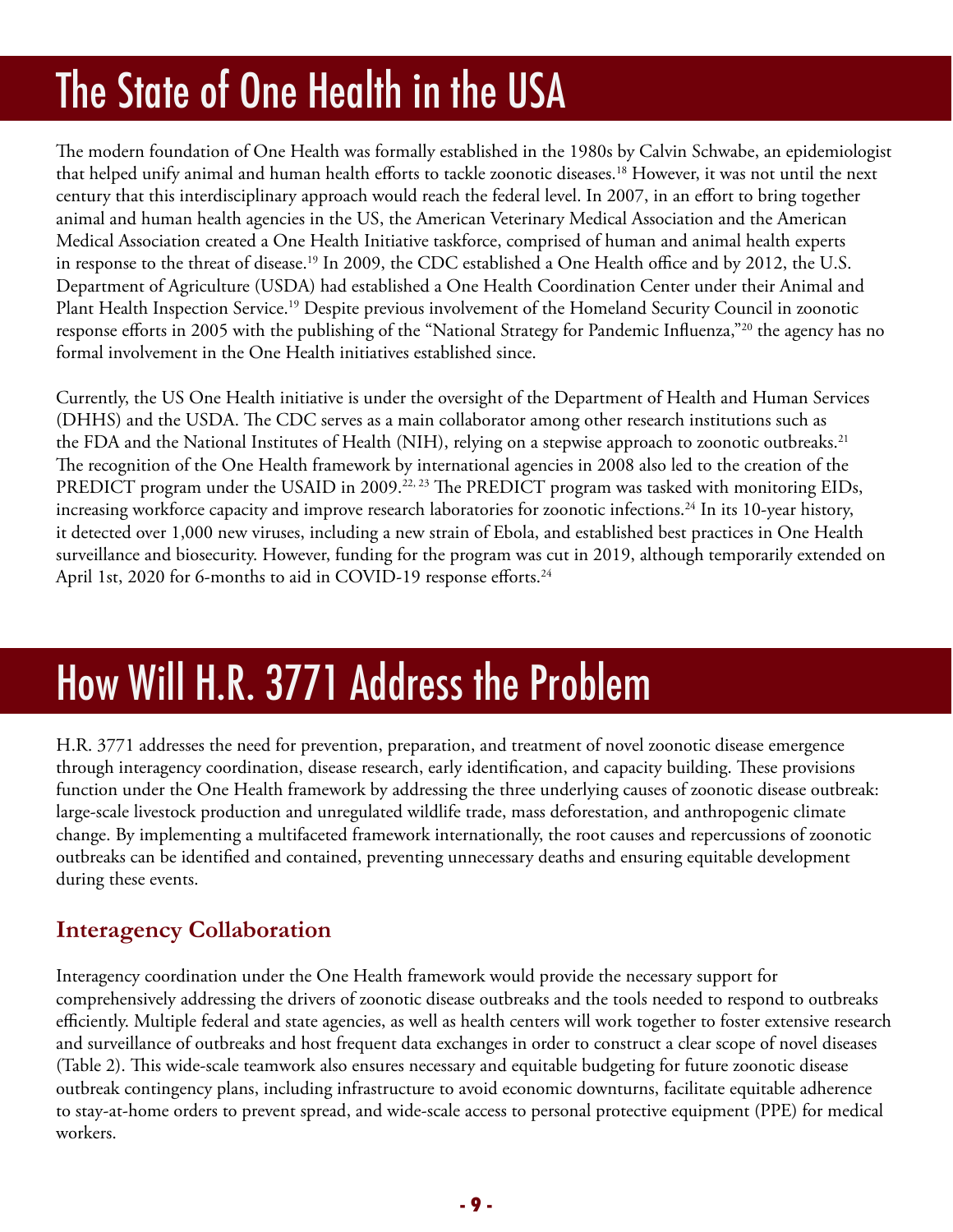| <b>AGENCY</b>                                              | <b>ROLE</b>                                                                                                                                                                                                                                                                                                                                                      |
|------------------------------------------------------------|------------------------------------------------------------------------------------------------------------------------------------------------------------------------------------------------------------------------------------------------------------------------------------------------------------------------------------------------------------------|
| <b>CENTER FOR DISEASE CONTROL</b><br><b>AND PREVENTION</b> | Identify, trace, and give guidance on zoonotic disease outbreaks                                                                                                                                                                                                                                                                                                 |
| <b>DEPARTMENT OF AGRICULTURE</b>                           | Ensuring safety in agriculture, food production, and managing health of<br>food-producing animals <sup>19</sup> , including food imports, and assisting in updating<br>vaccine production methods                                                                                                                                                                |
| <b>ENVIRONMENTAL</b><br><b>PROTECTION AGENCY</b>           | Evaluate biothreat risk such as wildlife and ecosystem and develop<br>effective, environmentally responsible approach to treatment and<br>prevention protocols, and to evaluate wildlife and ecosystem health and<br>resilience and its effect on human health                                                                                                   |
| <b>FOOD AND DRUG</b><br><b>ADMINISTRATION</b>              | Approves all food and drug products while ensuring safety of all food<br>products; two-way approach to comparative medicine between animals<br>and humans, such as surveilling disease development in household pets and<br>their owners, or observing treatment effectiveness between animals and<br>people and comparing for vaccine development <sup>43</sup> |
| <b>DEPARTMENT OF THE INTERIOR</b>                          | Emphasize the importance of ecosystem health in federal lands in order to<br>prevent outbreaks through conservation management and environmental<br>stewardship                                                                                                                                                                                                  |
| <b>DEPARTMENT OF DEFENSE</b>                               | Guard against bioterrorism threats and reduce biological threats through<br>research and contact tracing                                                                                                                                                                                                                                                         |
| <b>LOCAL GOVERNMENTS AND</b><br><b>MEDICAL CENTERS</b>     | Data exchange concerning contractions, symptoms, treatment development,<br>and health recommendations                                                                                                                                                                                                                                                            |

Table 2. US agencies and roles within One Health framework.

The agencies described above, in conjunction with other entities such as Tribal Nations and international governments, will collaborate to improve the way humans interact with the environment, resulting in greater buffers between developing zoonoses and humans. Finally, interagency coordination will also strengthen the availability of accurate public information to combat misinformation around zoonoses and develop strong infrastructure for defense against biothreats.

#### **Research**

The One Health approach includes research to promote the scientific understanding of the interconnectivity between human, animal, and environmental health.<sup>1</sup> The emergence of zoonotic diseases is not due to an isolated incident, but rather a combination of environmental issues — mass deforestation and land-use changes, animal trade and agriculture, and anthropogenic climate change — therefore, research must account for these factors in order to understand the root of the problem. Understanding the nature and behavior of zoonoses allows for more effective preventative measures as well as timely large-scale adjustments in agriculture, trade, and development. Effective implementation of H.R. 3771 would take advantage of the robust interagency collaboration by frequently sharing information in order to expedite important outcomes and discoveries. These vital findings can include virus origin and vector pathways and transmission patterns, ultimately leading to an improved response to novel disease outbreaks. Collaborative research also entails engaging in joint fieldwork, laboratories, discussions, and studies amongst experts in various fields--such as veterinarians, medical researchers, epidemiologists, and environmental and wildlife experts.<sup>29</sup> The purpose of research is to build greater understanding of how zoonotic diseases spread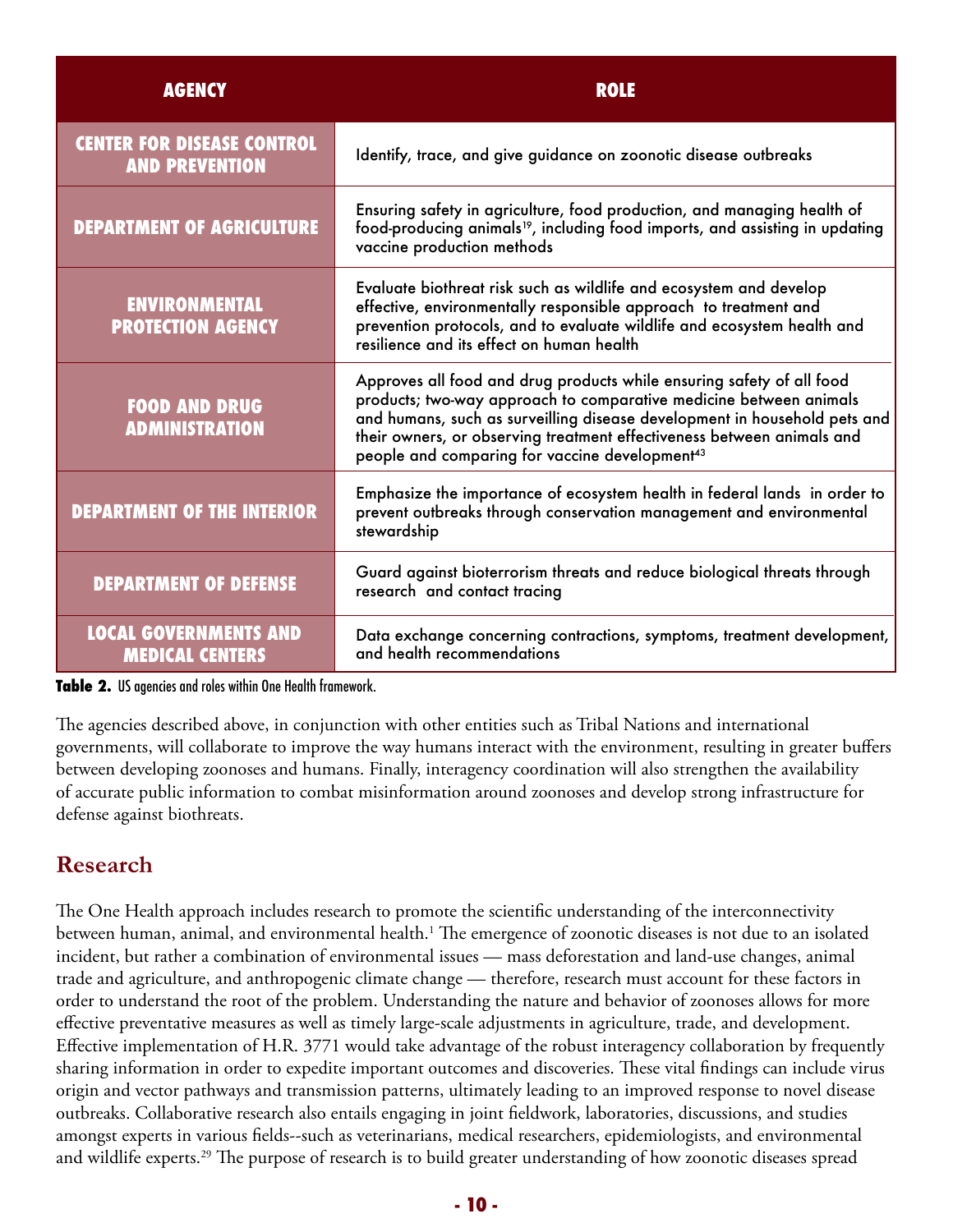and mutate, to provide guidance for response protocols, and to encourage preventative systemic changes such that the disease can be promptly contained, inhibiting wide-scale transmission.<sup>30</sup> It is critical to communicate scientific research and safety measures to help the public effectively prepare for public health emergencies and better understand proposed preventative measures.

### **Early Identification**

The proactive component of H.R.  $3771$  is to identify, study, and surveil priority zoonotic diseases and their transmission between animals and humans, particularly in priority areas, before they spread further after being identified. Surveillance in this context is the collection, analysis, and interpretation of data to confirm disease presence and identify trends to guide necessary actions for disease control.<sup>32</sup> This includes establishing a global standard for managing wildlife-trade activities and agriculture based on the known disease risks, and allowing for more effective targeting and animal monitoring in order to detect health anomalies before zoonotic disease transmission to humans occurs. $33$ Environmental monitoring is also essential to track land-use changes and deforestation — both of which contribute to the transmission of zoonotic diseases by increasing proximity to a disease reservoir. Once a zoonotic disease can be transmitted from animals to humans, it is important for contact-tracing and wide-scale testing to be implemented to monitor the disease's movement and ensure its containment.

H.R. 3771 uses the One Health approach in a safe and organized manner through interagency coordination, capacity building, research and communication, and early identification. One of the most important components of H.R. 3771 is implementation of environmental and wildlife surveillance and monitoring to track and contain potential zoonotic disease before it has the opportunity to be transmitted from animal to humans. This approach establishes a proactive response, as zoonotic diseases are targeted and controlled before the situation escalates and becomes a public health emergency. The solutions in H.R. 3771 would utilize modern and updated scientific research and coordination between agencies to contain emergent zoonoses and prepare a measurable and sound contingency plan in the event of an .outbreak

#### **CASE STUDY: BOLIVIA**

In 2012, six howler monkeys were reported dead outside an animal sanctuary in Santa Cruz, Bolivia. Due to frequent monitoring and early warning systems in place through the PREDICT program, the case was immediately reported to the University of San Andres Institute of Molecular Biology. The Institute was able to identify the cause of the mysterious howler monkey deaths as Yellow Fever, most likely transferred from mosquitos in the area.

Following the One Health framework, the Ministry of Health was contacted, and preventative measures were taken, including broad vaccinations, public awareness campaigns, and mosquito control programs. As a result of these proactive measures, no human cases were reported, and the disease outbreak was swiftly contained.<sup>40</sup>



Figure 3. Howler Monkey<sup>39</sup>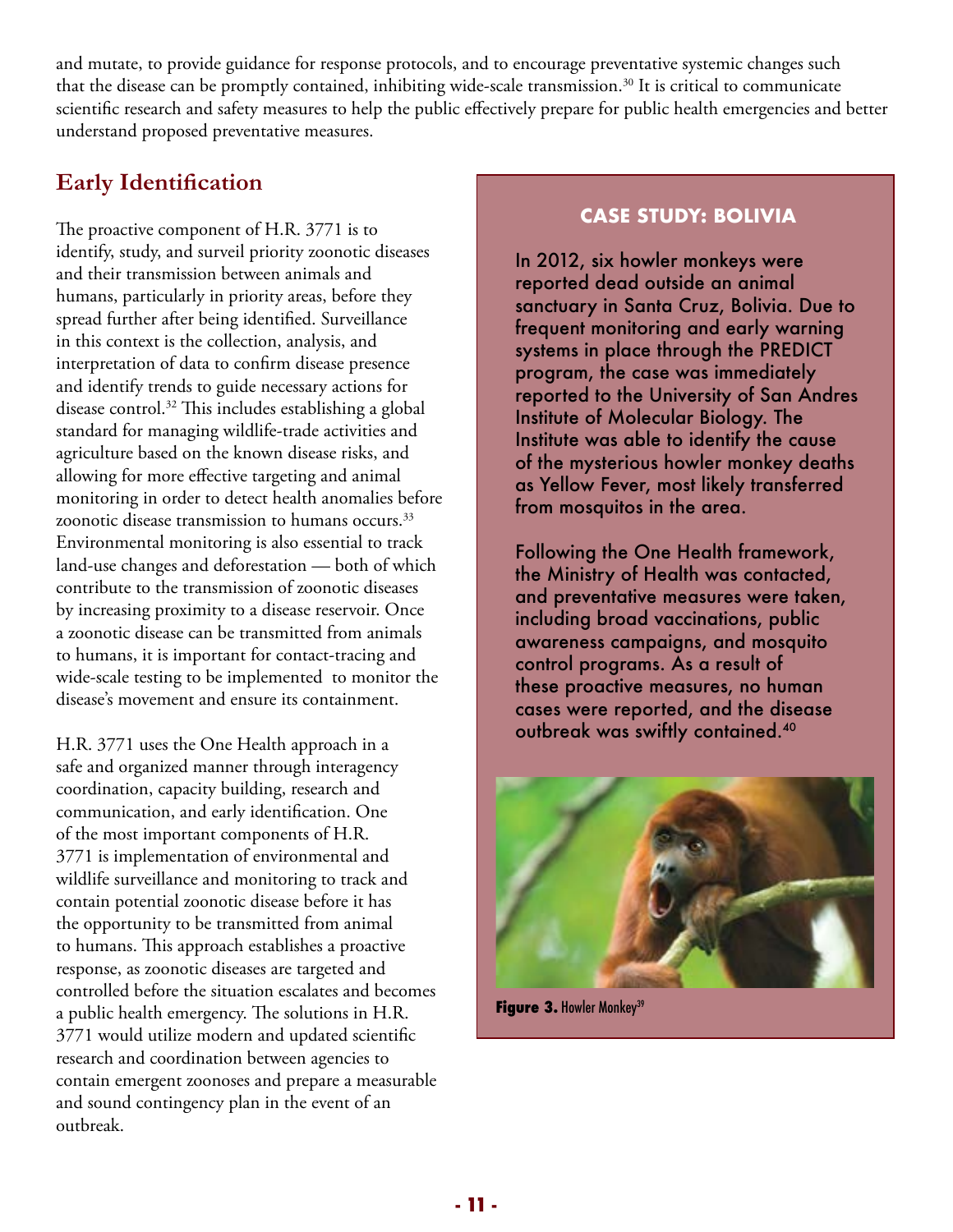## Measuring the Success of H.R. 3771

The spillover of zoonotic diseases to humans and animals have enormous health and economic costs. The World Bank estimates that the outbreak of six zoonotic diseases between 1997 and 2009, incurred global costs exceeding \$80 billion, while the CDC estimates 2.5 billion annual cases of zoonotic infections globally, resulting in 2,700,000 deaths.<sup>1</sup> H.R. 3771 seeks to evaluate three scientific problems in the framework of One Health, which include: (1) domestic and wildlife animal trade, (2) deteriorating environmental health and climate change, and (3) public health burden increasing with rising zoonotic disease outbreaks. This section highlights the inputs, outputs, and outcomes of the legislation and the One Health framework, as well as a monitoring framework to measure their success.

### **Inputs, Processes, Output and Outcomes**

To achieve H.R. 3771's overarching goal, the Bill identifies One Health framework as the output, for coordinated federal activities under the One Health program. Measuring the success of the One Health program requires evaluation of inputs, processes, and outputs to realize the program's outcomes, as specified in Table 3.

The program relies on several federal agencies and resources to achieve the Bill's goals under the supervision of the Secretaries. Within a year of enactment of H.R. 3771, the Secretaries, in coordination with expanded interagency partners, and other appropriate departments and agencies, are responsible to prepare, publish and submit to Congress the framework. Other inputs of the program include human and fiscal resources of various state and local agencies working on animal, human and environmental health; federal funding for implementation of the program; physical, social, and digital infrastructure to help monitor pathogen hotspots and transmission, livestock and wildlife trade, the health of animals, humans, and environment; private contractors building and/or maintaining these infrastructures; and domain experts working in research and development of zoonotic disease surveillance and response. These inputs will be used for the processes of assessment, planning, prioritization, implementation, communication, learning, and systemic organization, to achieve the primary goal of H.R. 3771 and expand interagency coordination between existing federal government One Health initiatives.

#### **Indicators of Success**

The success of H.R. 3771 can be measured in two ways: first, tracking implementation of H.R. 3771 via general indicators; and second, measuring the success of the One Health program via scientific indicators (Table 3). The success of One Health can be measured by monitoring the performance of the three elements of the output animal health, environmental health, and human health. It is critical to measure the success of H.R. 3771 for purposes of performance management, experiential learning, prioritization, improvisation, and accountability over time and various scales — federal, state, local- of implementation.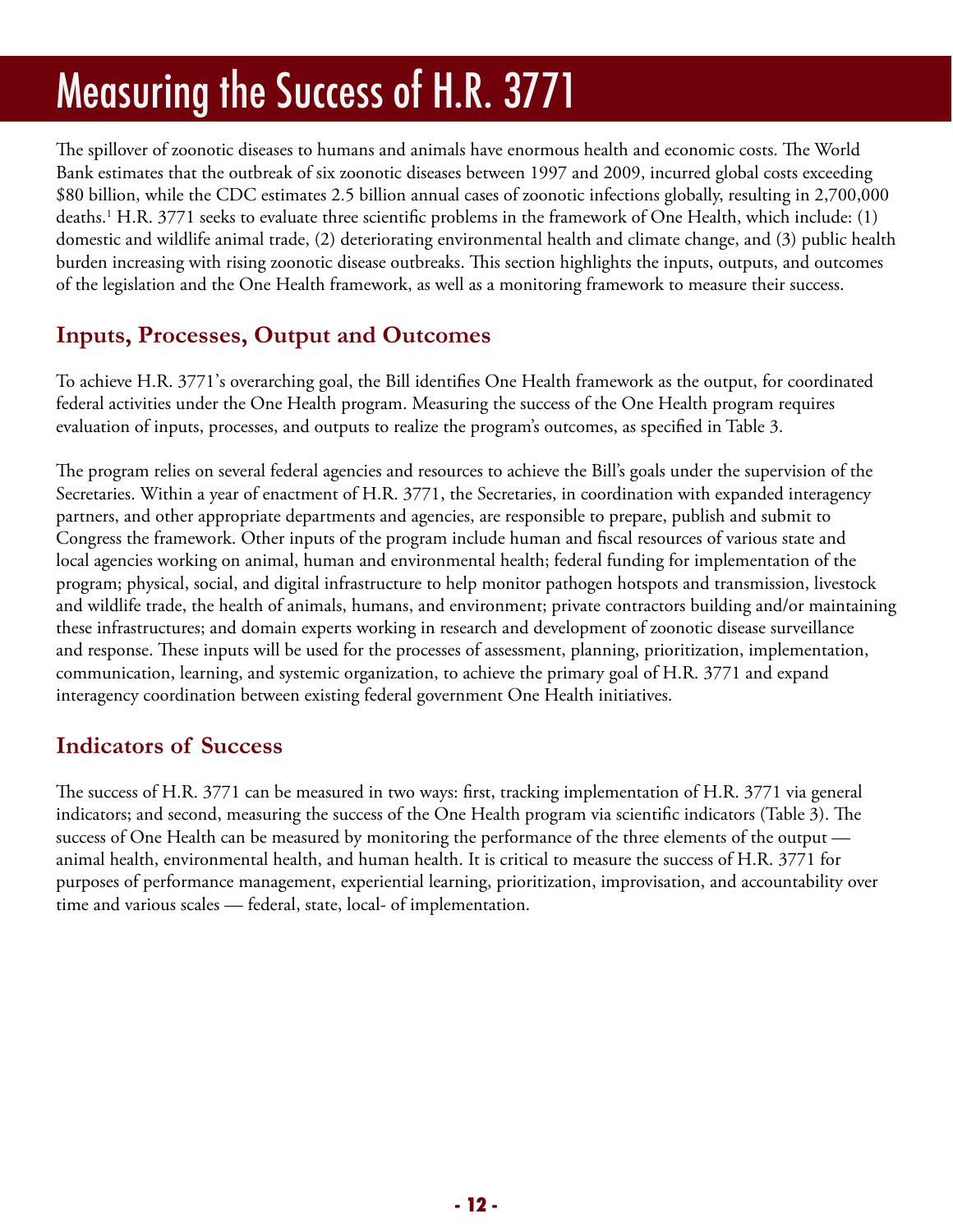#### **IMPLEMENTATION OF H.R. 3771 OBJECTIVES OBJECTIVES** Advanced emergency preparedness through One Health Program 1. **Federal resources** — human and fiscal 2. State and local agencies' resources human and fiscal **NPUTS STRATEGIES MONITORING SUCCESS OF INDICATORS KEY OUTCOMES OUTPUT INPUTS** 3. **Infrastructure** — physical, social, digital for disease surveillance and response **4. Private contractors** 5. Experts in **R&D** of disease surveillance and response **TU41NC Interagency One Health Framework** 1. Formulation + Publication + Submission of the Framework to Congress 2. Increased interagency planning, preparation and response to One **DUTCOMES** Health 3. Scientific understanding of interconnectedness between animal, human and environmental health **4.** Identification of priority zoonotic diseases and areas of study 5. Protocol and workforce development 6. **Plan of action** identifying timeline for delivery of goals 1. Increased **expenditure** on One Health program **2.** Increased expenditure for priority areas of study, and action 3. Reduced socio-economic losses from **VEN** zoonotic diseases 1. Time-based reporting of H.R. 3771 progress 2. Addendum and GAO report 3. **Audits** of federal budgets

## **Success Indicator #1: Increased Federal Expenditure on One** Health

A well-functioning health program is a prerequisite of a productive economy. The United States' public expenditure toward health amounted to  $$1.7$  trillion  $(-7%$  of GDP) in 2018<sup>41</sup>, but expenditure alone does not produce a healthier society. The Congressional Budget Office notes that the limited interagency coordination during COVID-19 cost the nation a  $$3.4$ trillion COVID-19 rescue bill, and  $5.3\%$  of lost GDP over 2020-2030.<sup>2</sup>

Strategic federal expenditure on One Health will thus help existing agencies to bolster and expand existing partnerships with other agencies and departments to reduce multifaceted losses emerging from zoonotic outbreaks. While the relationship between federal expenditure toward the health sector and health status of societies varies with context, monitoring agencies can use federal expenditures on the One Health as a proxy indicator of its progress and implementation.

#### **Monitoring** techniques:

- 1. Time-based reporting of One Health implementation;
- 2. Government Accountability Office (GAO) report and Addendum; and
- 3. Audit of Federal budgets.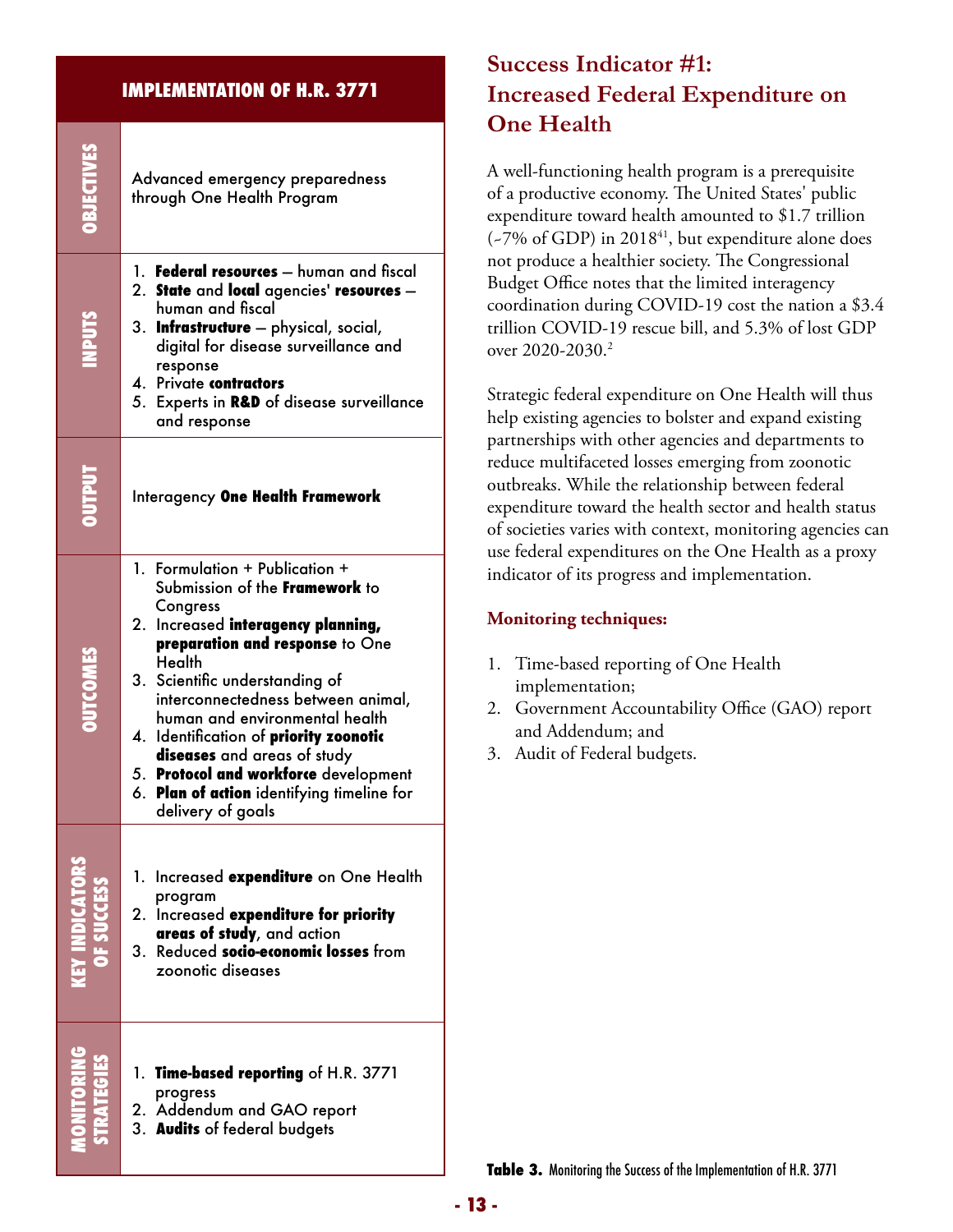#### **OBJECTIVES** Prevent, prepare and respond to inter-species pathogen spillover to animals 1. **Stakeholder** engagement- agriculture, livestock, animal trade, etc. **2. Financing — local, State, Federal** 3. Technical **expertise** — veterinarians, climate scientists, etc. 4. Training and **Capacity building** - census, etc. 5. **Standards** and methods — production, distribution, waste management 6. Situation & **Context analysis** - culture and geographies influence actions **Reduced contact** and pathogen spillover among species, including humans, at the interface of wildlife trade and environmental degradation 1. Reduced **incidences** of zoonotic diseases animals in 2. Lowered risks of loss of wildlife, livestock and domestic animals 1. Low animal **mortality** from zoonotic diseases 2. Low **culling** of animals due to zoonotic diseases 3. Less loss of animal **productivity** from zoonotic diseases 4. Low risks to **vaccine** manufactured from poultry eggs **5. Sustainable livestock farming** 1. Domestic and International animal trade **surveillance** 2. Monitoring pathogen reserves & vector population change- pathogen **biosurveillance** 3. Pathogen **screening** – target and broad-<br>based **4. Surveillance of priority zoonotic** diseases and their transmission between animals and humans **OUTCOMESSTRATE STATE ANTIFICATORS ANIMAL HEALTH**<br> **STRATE STATE SUCCESS OF SUCCESS OF SUCCESS OF SUCCESS OF SUCCESS OF SUCCESS OF SUCCESS OF SUCCESS OF SUCCESS OF SUCCESS OF SUCCESS OF SUCCESS OF SUCCESS OF SUCCESS OF SUCCESS OF**

## **Success Indicator #2 Reduced Animal Mortality from Zoonotic Diseases**

Wildlife species under severe environmental pressure are threatened by extinction from the spread of novel pathogens while international trade provides a facilitated route for the global dissemination of these pathogens. Additionally, livestock production and market access to animal products have been increasingly threatened by the emergence of disease. In 2014-2015, highly pathogenic avian influenza (HPAI) outbreak in the United States led to the culling of nearly 50 million birds, and a monetary loss of over \$3.3 billion for poultry and egg farmers, animal feed producers, baked good production, and other related industries.<sup>1</sup> Zoonotic outbreaks also affect the supply chain of a wide range of vaccines, including those for influenza, yellow fever, rabies, and measles-mumps-rubella (MMR), which are primarily cultivated in poultry eggs. Egg shortages resulting from zoonotic disease outbreaks can potentially disrupt vaccine manufacturing efforts. One way to quantify the reduction of animal mortality from zoonotic diseases is to determine a baseline mortality rate and monitor the change over time.

#### **Monitoring** techniques:

- 1. Domestic and international animal and wildlife trade surveillance
- 2. Change in pathogen reserves and vector population over space and time
- 3. Pathogen screening- target and broad based
- 4. Surveillance of priority zoonotic diseases and their transmission to animals

**Table 4.** Monitoring the Success of One Health: Animal Health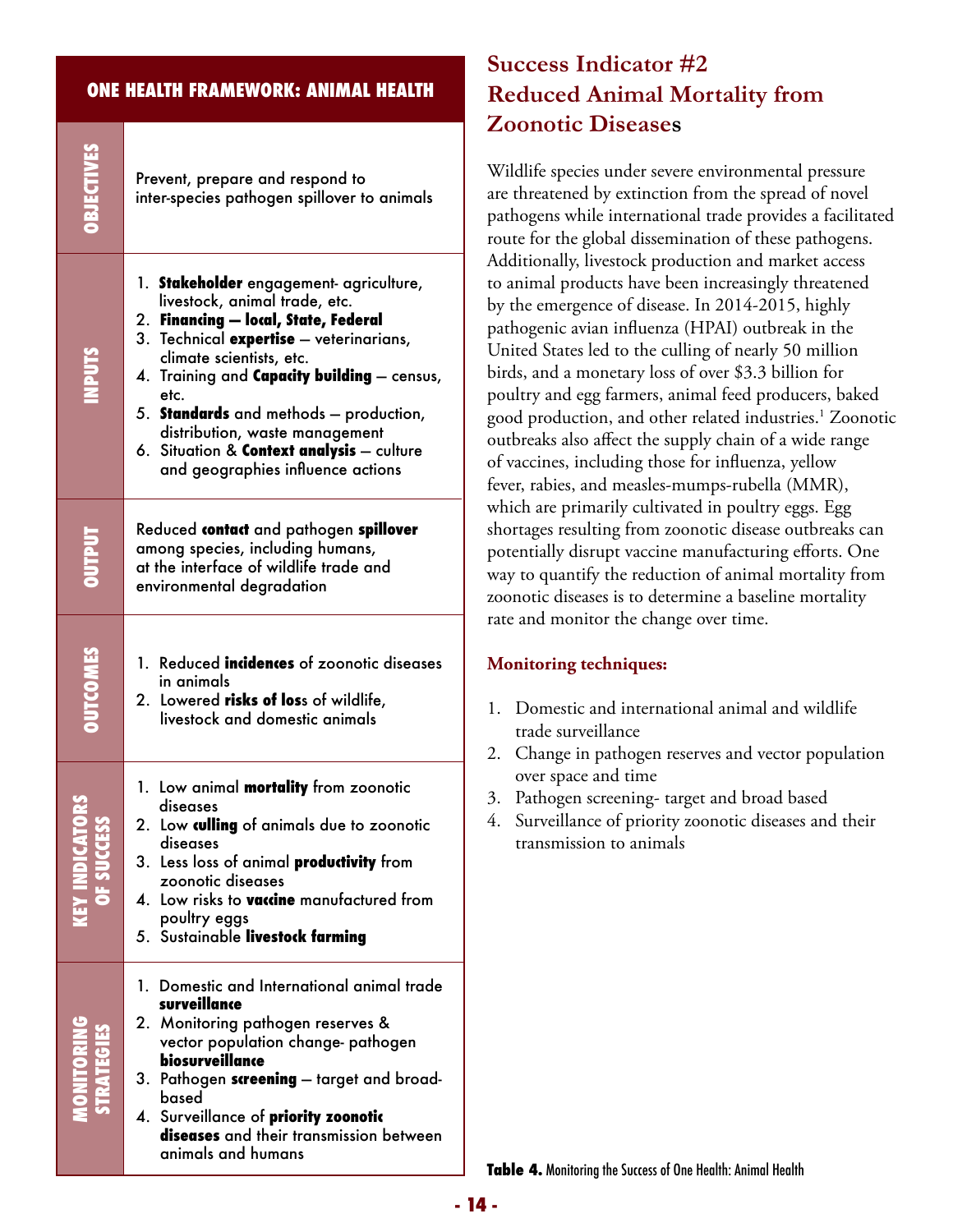#### **ONE HEALTH FRAMEWORK: ENVIRONMENTAL HEALTH**

Prevent, prepare and respond to pathogen hotspots changing in size and location with environmental degradation and climate change

- 1. **Stakeholder engagement** forest rangers, Federal agencies, industry, citizens, etc
- 2. **Financing** State, Federal

**OBJECTIVES**

DBJECTIVES

**DUTPUT** 

**KEY INDICATORS** 

- 3. Technical **expertise** conservation scientists, environmental scientists, etc
- 4. Training and Capacity building pathogen biosurveillance, etc
- 5. **Standards and methods** hotspots, man-animal conflicts, hotspots, habitat fragmentation
- 6. Situation & Context analysis importance of environment in cultures, .regions

Protection and preservation of **natural** environmental ecosystems **boundaries** between animal-human-

- **OUTCOMES 1. Reduced habitat fragmentation** 2. Reduced **pollution** 3. Improved ecosystem vitality
- **h**. Stabilization of **pathogen hotspots 2. Improved sanitation and drinking water coverage 3.** Increase in forest cover **STRATEGIES MONITORING SUCCESS OF INDICATORS KEY OUTCOMES OUTPUT INPUTS**
	- **4.** Increase in **protected areas** 
		- 1. Monitoring **changing land use**/land cover
	- 2. **Satellite-monitorin**g of displacement of wildlife habitats and ecosystem fragmentation
	- 3. Monitoring **fluctuations** in vector population and pathogen **hotspots 4. Disease surveillance**

**Success Indicator #3 Stabilization of Pathogen Hotspots** 

Pathogens flourish in tropical and subtropical areas, but with increasing interactions between human settlements and wildlife habitats facilitated by international trade and travel, the interface between the three elements of One Health is rising. A zoonotic disease that is not new to the world, may become new in particular geographies. Additionally, the changing climate is altering the size and extent of global, regional, and local hotspots of pathogens and vectors. While monitoring the change of hotspots with climate change is difficult for short time scales, scientists use testing and screening of known pathogen hosts or carriers to reduce the multifaceted costs of pathogen spillover to humans and animals.

#### **Monitoring** techniques:

- 1. Monitoring changing land use and land cover;
- 2. Monitoring displacement of wildlife habitats and ecosystem fragmentation;
- 3. Fluctuations in vector population and pathogen hotspots
- 4. Disease surveillance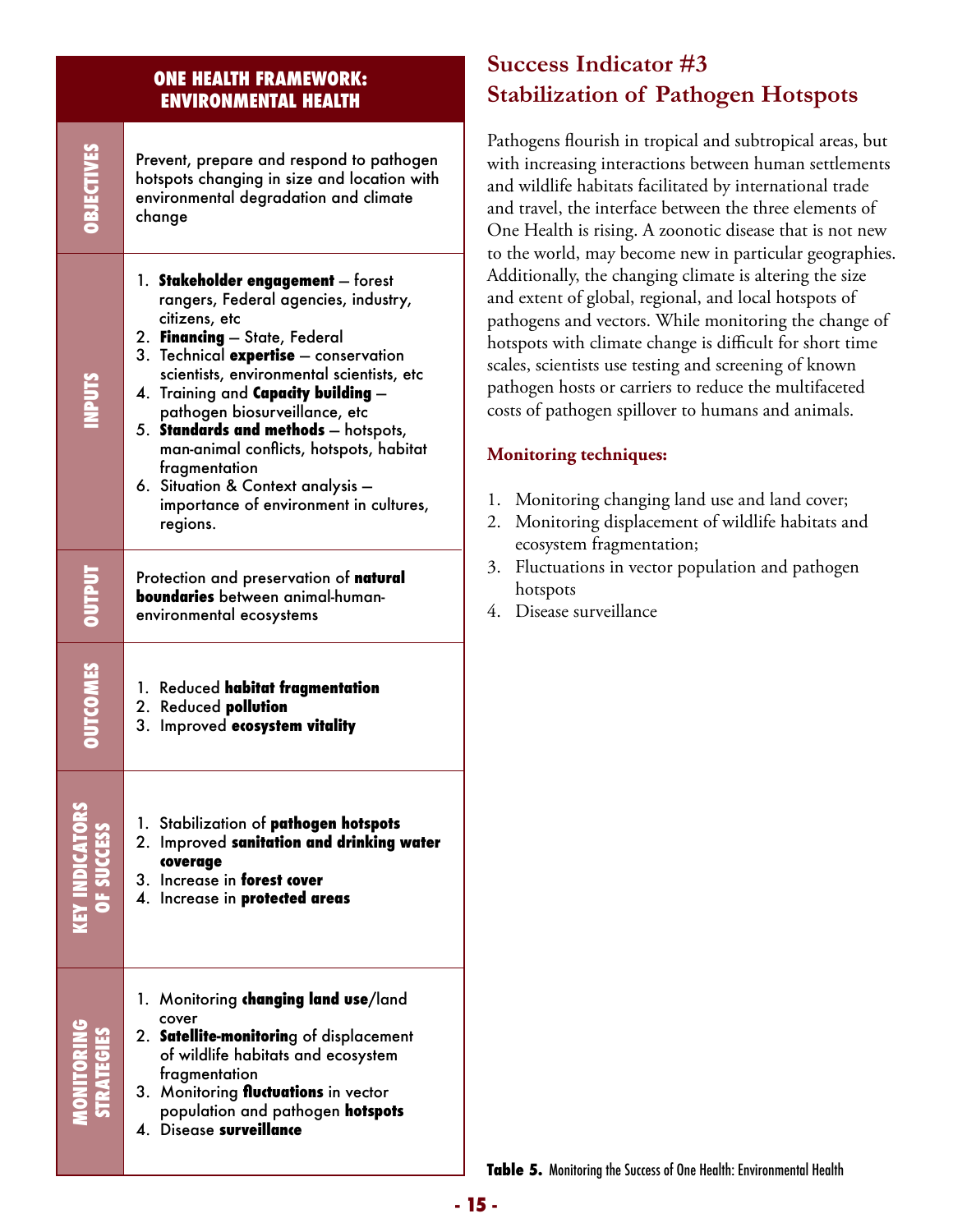#### **ONE HEALTH FRAMEWORK: HUMAN HEALTH**

**OBJECTIVES**

DBJECTIVES

**STURNE** 

**STRATEGIES MONITORING SUCCESS OF INDICATORS KEY OUTCOMES OUTPUT INPUTS**

KEY INDICATORS<br>Of Success

**OUTCOMES** 

**OUTPUT** 

Prevent, prepare and respond to priority zoonotic outbreaks, transmitted between animals and humans

- 1. **Stakeholder** engagement medical practitioners, nursing staff, legislators, CDC, USAID, etc
- 2. **Financing** Federal, State, local, private
- 3. Technical expertise virologists, general medicine, etc.
- 4. Training and **Capacity building** clinical staff, waste handlers, etc
- 5. **Standards** and methods of pathogen screening, medication, etc.
- 6. Situation & **Context analysis** risks and vulnerability differ across regions

Reduced interface and risk of diseases emerging from inter-species pathogen spillover, affecting humans, domestic animals, wildlife and ecosystems

- 1. **Reduced incidences** of zoonotic diseases humans in
- 2. Reduced burden of diseases on economy, public health and environment
- 1. Low human **mortality** from zoonotic diseases
- 2. Less loss of human **productivity** from zoonotic diseases
- 3. Less **economic loss** from zoonotic diseases
- 4. Less insurance **daims**
- 1. **Testing** and screening
- 2. Disease surveillance
- 2. Monitoring **travel and trade**
- 3. Change in vector population
	- 4. Changing **insurance plans** and health expenditures

### **Success Indicator #4 Reduced Human Mortality From Zoonotic Diseases**

In the past two decades, zoonotic diseases such as Ebola, avian influenza, SARS, COVID-19, have disrupted public health and global commerce, with severe yet variable repercussions felt across economies, demographics, and geographies. Some of these diseases have existed for decades, whereas others are emerging or reemerging, gaining the ability to jump between species and overloading traditional methods of disease surveillance, prevention, and response.

Increased inter-species spillover of zoonotic diseases and global movement of goods and people not only provide safe and expansive transportation of pathogens, but also exacerbate climate change and thus a change in the distribution of vectors, pathogens, and disease hotspots.

#### **Monitoring** techniques:

- 1. Testing and screening
- 2. Disease Surveillance
- 3. Monitoring travel and trade
- 4. Change in vector population
- 5. Changing insurance plans and health expenditures

Table 6. Monitoring the Success of One Health: Human Health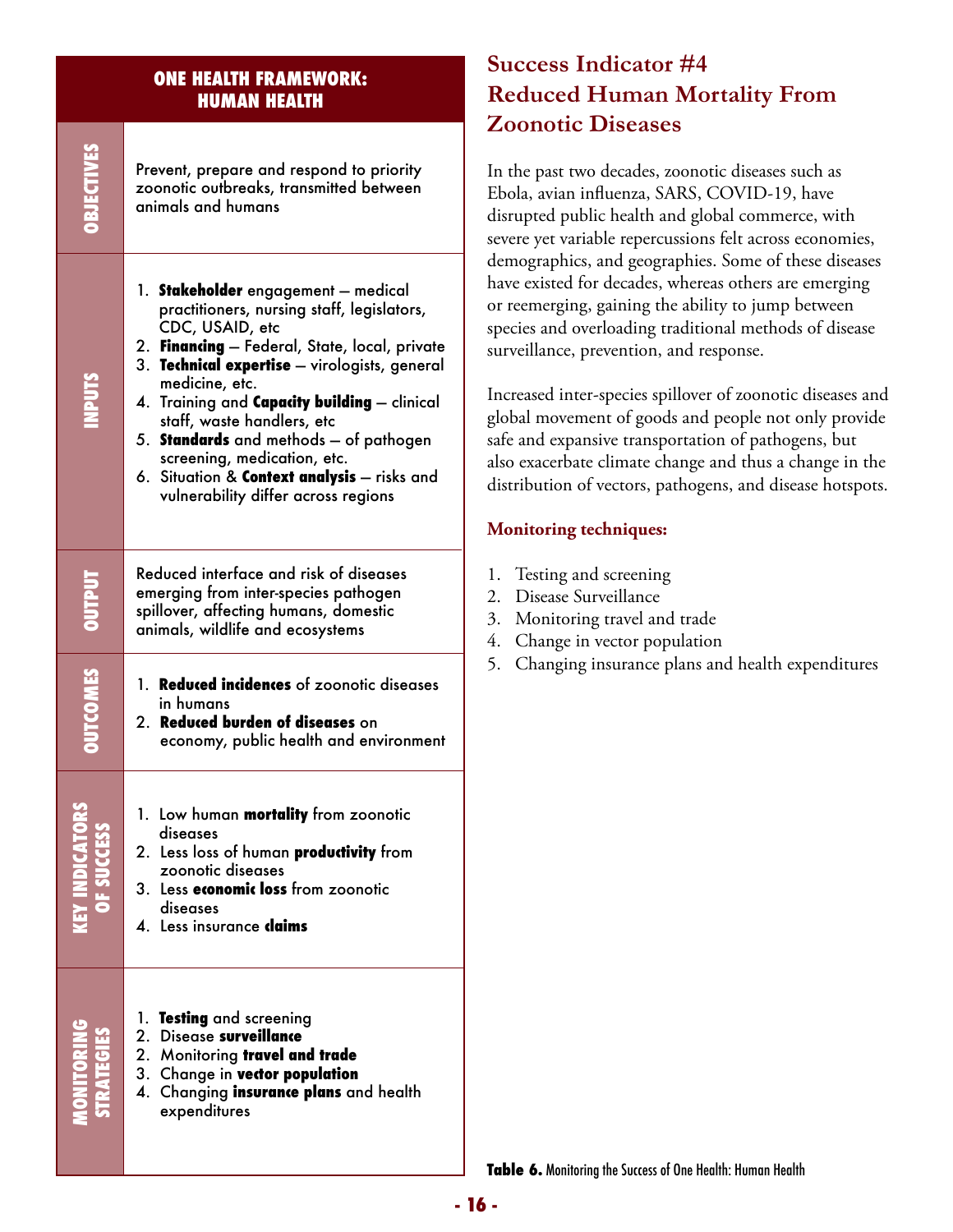### **Challenges and Opportunities**

H.R. 3771 seeks to implement a One Health framework with a robust surveillance infrastructure, collecting and disseminating real-time data to various federal agencies and other agencies working towards the One Health program. However, the Bill remains unclear on certain aspects of monitoring and evaluation of the program. Some of the challenges and issues include:

- 1. Uncertainty of predicting risk: Often, perceived risk is different than the actual risk of zoonotic diseases. A pathogen spillover may happen in new geographies or a pathogen may skip species that are under surveillance, leading to zoonotic outbreaks in unanticipated species or locations.
- 2. Distribution of functions, functionaries and funds: H.R. 3771 identifies federal agencies and departments as formulators of the Framework, and the need to identify and expand partnerships among these agencies as well as states, Tribal Nations, academic institutions, non-governmental organizations, and private entities. It, however, does not specify how or who will define the distribution of functions, functionaries, and funds in this collaborative framework, while avoiding duplication.
- 3. Information exchange: Collection and real-time communication of requisite data for each indicator require a robust digital infrastructure. The latter will be updated and monitored regularly for quality compliance. However, H.R. 3771 does not specify who will manage this infrastructure, how it will be managed, and who will be able to access real-time data.
- 4. Feedback loops: Within 3 years of the creation of the framework, the Secretaries in coordination with agencies of the program will submit an addendum to the Congress highlighting the progress achieved in advancing activities of the framework. In 2 years, post-submission of the Addendum, the Comptroller General of the United States shall submit a GAO report to Congress, detailing existing collaborations between departments and agencies that prevent and respond to zoonotic disease outbreaks in animals and humans; and evaluating the progress of the framework. However, how these evaluation results will be incorporated into the program for continued learning and improvization remains unclear.
- 5. Time: How the framework will respond to the One Health program after 10 years of enactment of H.R. 3771 is .ambiguous

H.R. 3771 paves the way for the US to bolster and expand existing partnerships towards transboundary zoonotic diseases with the One Health program. Devising standard operating procedures for disease identification, temporal change in this ecosystem of interactions. Implementation of the framework might happen gradually, but surveillance, risk assessment and evaluation methods for measuring success is the first step to examine a spatialthe multifaceted costs associated with zoonotic disease outbreaks are increasing faster than anticipated. The United States must enact H.R. 3771 to better prepare, prevent and respond to these immediate and forthcoming threats.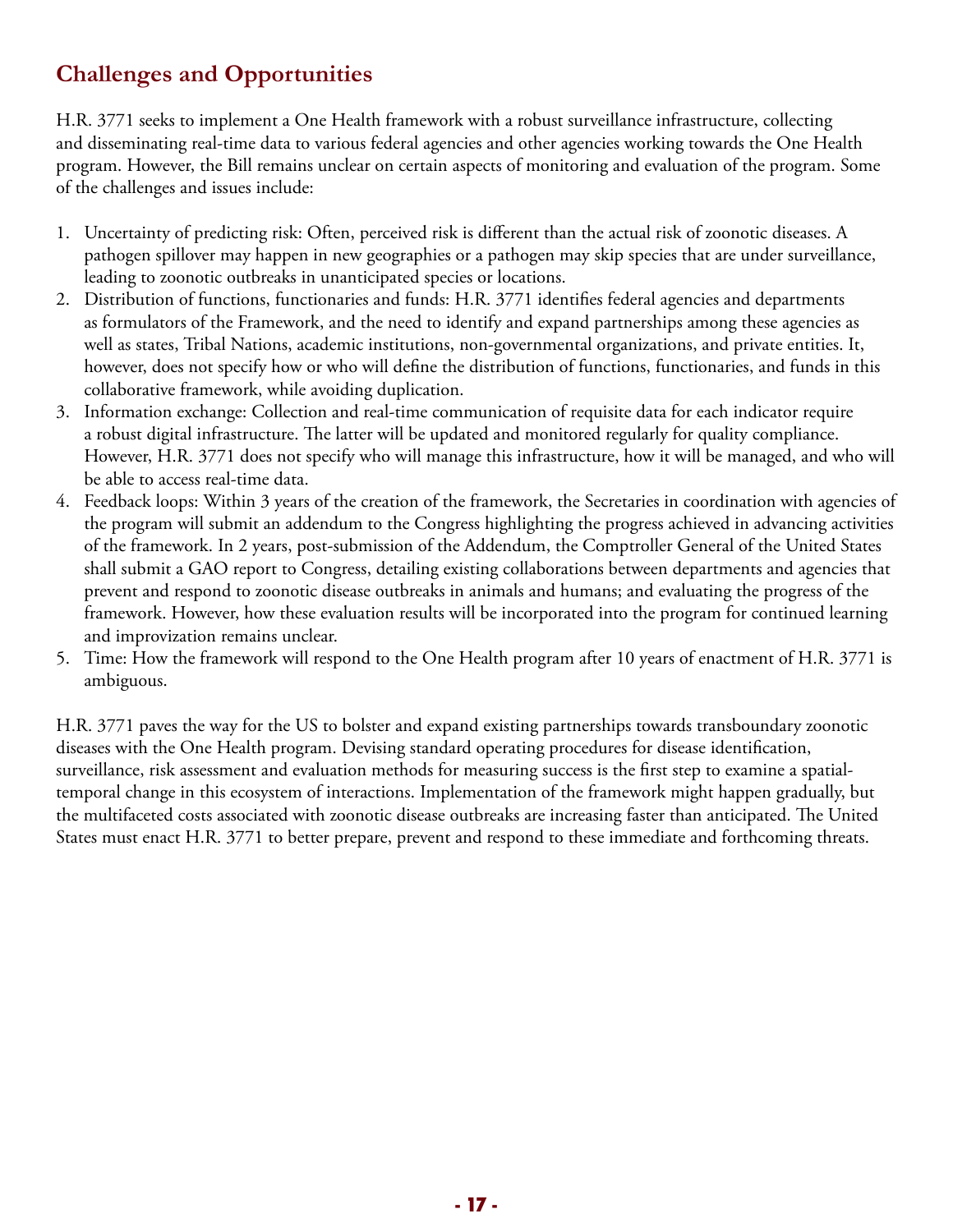## **Controversies Related to H.R. 3771**

Despite recognition of zoonotic impact across various governmental sectors, existing strategies lack a comprehensive, synchronous collaboration and streamlined plan to respond to outbreaks. For example, despite bioterrorism potential of various zoonoses, possible threats identified by USAID were taken over by the DOD without subsequent communication or sharing of information.<sup>31</sup> Even with the potential benefits of the proposed legislation, there are some factors that may pose an issue to implementing H.R. 3771. This section will identify and analyze potential areas of concern and controversy under political, social, and economic sectors in the proposed legislation.

#### **Factors Political**

In order to effectively prepare for zoonotic outbreaks, early identification processes require expansion and a combination of centralized and decentralized data sharing to accommodate all collaborating agencies and partners. Under Section 3, Part B of the bill, there are recommendations for coordination of data-sharing and information, joint fieldwork engagement and surveillance.<sup>1</sup> However, there is potential for misinformation in open-source data due to the lack of common vocabulary in One Health surveillance.<sup>32</sup> Although use of CDC's Systematized Nomenclature of Medicine Clinical Terminology (SNOMED) is widely used in the US by both human and animal health experts, it is yet to be acknowledged by the World Organization for Animal Health (OIE), the agency responsible for coordinating global research of zoonoses along with the World Health Organization (WHO) and the Food and Agriculture Organization of the United Nations (FAO), hindering international collaboration.<sup>37</sup> Controlling rapid disease transmission also requires use of health surveillance data, especially from nations with active outbreaks, as experienced during COVID-19. However, this is only as effective as health professionals, public and private laboratories, and other local, state, territorial, and federal departments are willing to coordinate and share health surveillance information, on top of the differing institutional responsibilities of each agency. There is also no identified party responsible for protecting, storing and sharing surveillance data, and existing state or federal regulations such as the US Health Insurance Portability and Accountability Act (HIPAA), can impede data-sharing on a national level. On an international scale, data surveillance is not reported at equal rates across the world despite zoonoses disregard for geographical boundaries, generating challenges to international collaboration. The proposed plan also has no mention of public engagement across the developed and developing world, despite the high risk of zoonotic outbreak placed on developing nations — especially in Southeast Asia, Africa, South and Central America — and a defined framework to adapt existing response and workforce capacities of different nations is lacking. Of the 125 reference laboratories across the world, 62% percent are located in developed nations across Europe and North America.<sup>32</sup>



Figure 4. Heat maps of the geographic distribution of zoonotic emerging infectious disease showing a) predicted distribution based on reported events and the b) estimated risk after factoring out reporting bias<sup>33</sup>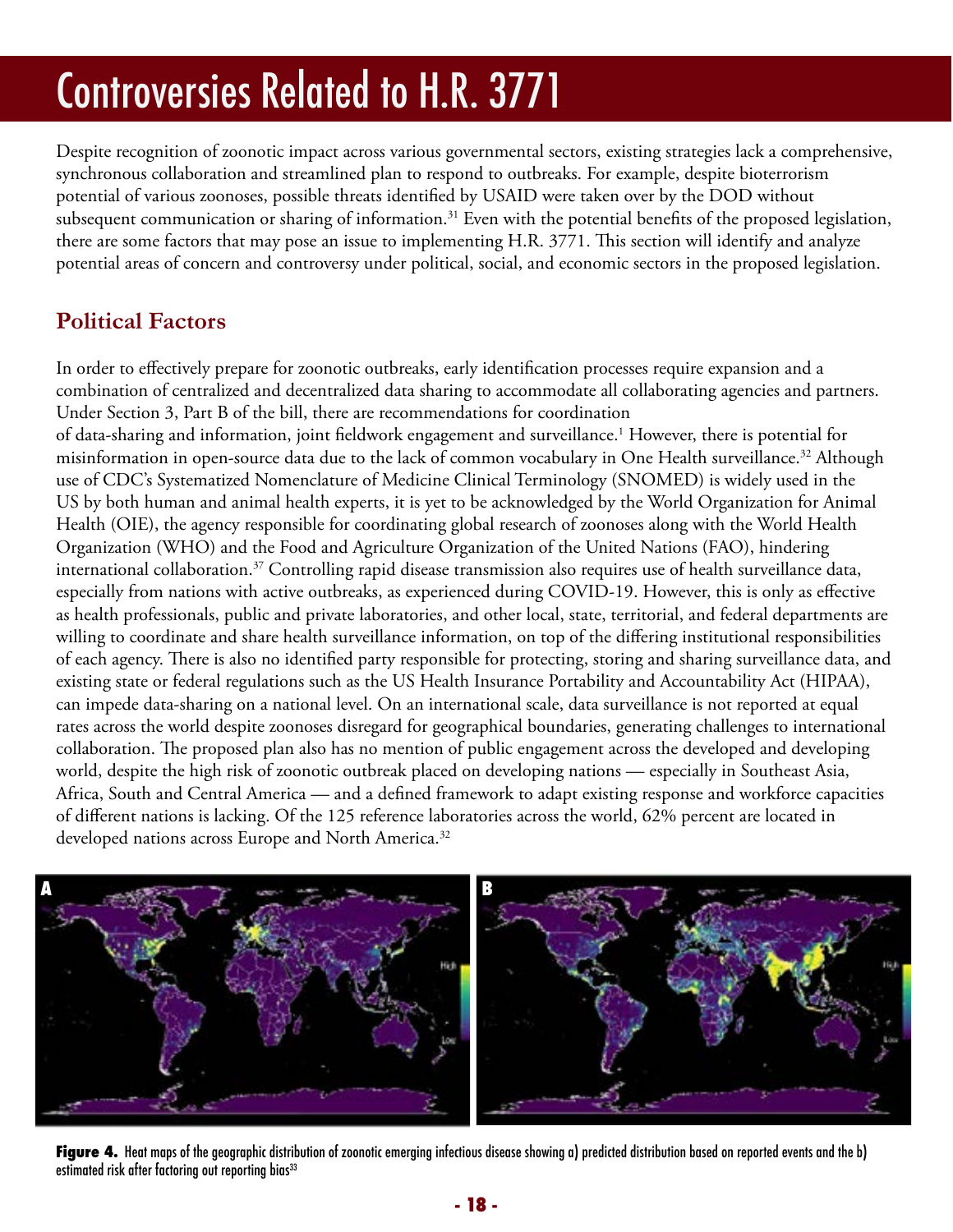#### **Factors Social**

The current legislation requires understanding the relationship between zoonoses and human health to address direct costs of diseases, but omits explicit acknowledgement of societal behaviors and barriers. An incomplete understanding of the cultural and economic dependence on animal trade practices and other high-risk activities, and an absence of appropriate alternatives will lead to unsustainable and inefficient One Health protocols. For example, a study was conducted in Laos to understand the significance of bushmeat consumption in certain societies despite acknowledgement of increased risk for disease transmission. The study identified three important factors.<sup>34</sup> First, half of wildlife consumers perceived bushmeat as a healthier alternative to livestock meat, thus consumption was identified as a preference rather than a necessity. Second, government officials were identified among the wildlife consumers despite the illegality of wildlife trade, indicating a significant cultural connection between animal trade practices, wet markets in urban centers, and wild meat consumption. Additionally, among rural communities, wildlife trade and consumption were linked to both livelihood and protein intake among the people. Eradication of high-risk activities without prior understanding of their significance to society can prove to be detrimental to identified linkages.. Proper acknowledgement of social and ethical affiliations will drive implementation of holistic responses to zoonotic threats, minimizing dependence on the precautionary principle. Precautionary principle responses can result in either excessive outcomes, such as the culling of  $40$  million birds in Vietnam in 2004 to eradicate HPAI, or lack of response due to reliance on the principle's ambiguity, leading to public mistrust and reduced adherence to public health protocols.<sup>35</sup> The bill also proposes advancement of understanding the impact of zoonoses on humans, animals, and the environment in which they live in. However, specific research of environmental health is not traditionally given the same priority as human and animal health sectors. Anthropogenic climate change and dynamic land use practices driven by human food and product consumption are increasing human contact with the natural world at disproportionate rates across the globe. Overlooking environmental health impacts can overwhelm efforts to effectively respond to zoonotic outbreaks, either abroad or domestically, and be susceptible to pressure from outside interest groups.

#### **Economic Factors**

Improved joint response and the workforce development proposed can be limited by scientific evidence available. To improve new data availability and monitor zoonoses as described in H.R. 3771, requires initial investments, however, there is no identified process in the legislation for the distribution of funds among all the collaborating parties. The World Bank estimates a \$3.4 billion annual investment is needed to implement prevention protocols, but that estimate can run up to \$30 billion savings in avoided damages in a once in a lifetime pandemic.<sup>36</sup> Compared to the \$850 million spent by the U.S. in response to HPAI during 2014-2015, plus an additional \$100 million allocated for further preparedness activities and \$3.3 billion in indirect costs previously described, the initial investment can be supported with pre-determined source and distribution of funding.<sup>37</sup> Removal of wildlife trade and consumption is associated with large indirect economic losses. Models based on recorded animal trade transactions and biomass calculations in the Ivory Coast estimate the bushmeat trade is approximately worth \$150 million USD for their local economy.<sup>38</sup> Higher economic development also increases exposure to wild animals and hunting practices of exotic species driven by the demand of luxury markets from consumers in developed nations where the resale of bushmeat can be higher compared to the domestic meat market. For example, in Paris, bushmeat resale ranged from \$31-46 USD per kg according to data from June 2008, as opposed to the average price of domestic meat at \$23 USD per kg, creating a higher demand for bushmeat and a greater reward for those participating in wildlife trade.<sup>38</sup> Due to the legality of the wildlife trade sector, the exact worth can be hard to quantify yet, estimates suggest it be a multibillion-dollar endeavor and a practice that increases zoonotic disease transmission. Implementation of One Health practice will require a cost-benefit analysis of wildlife trade markets, education on the risk of disease transmission and other public health interventions as they relate, access to food resources, and equitable job opportunities for those whose livelihood depends on the trade.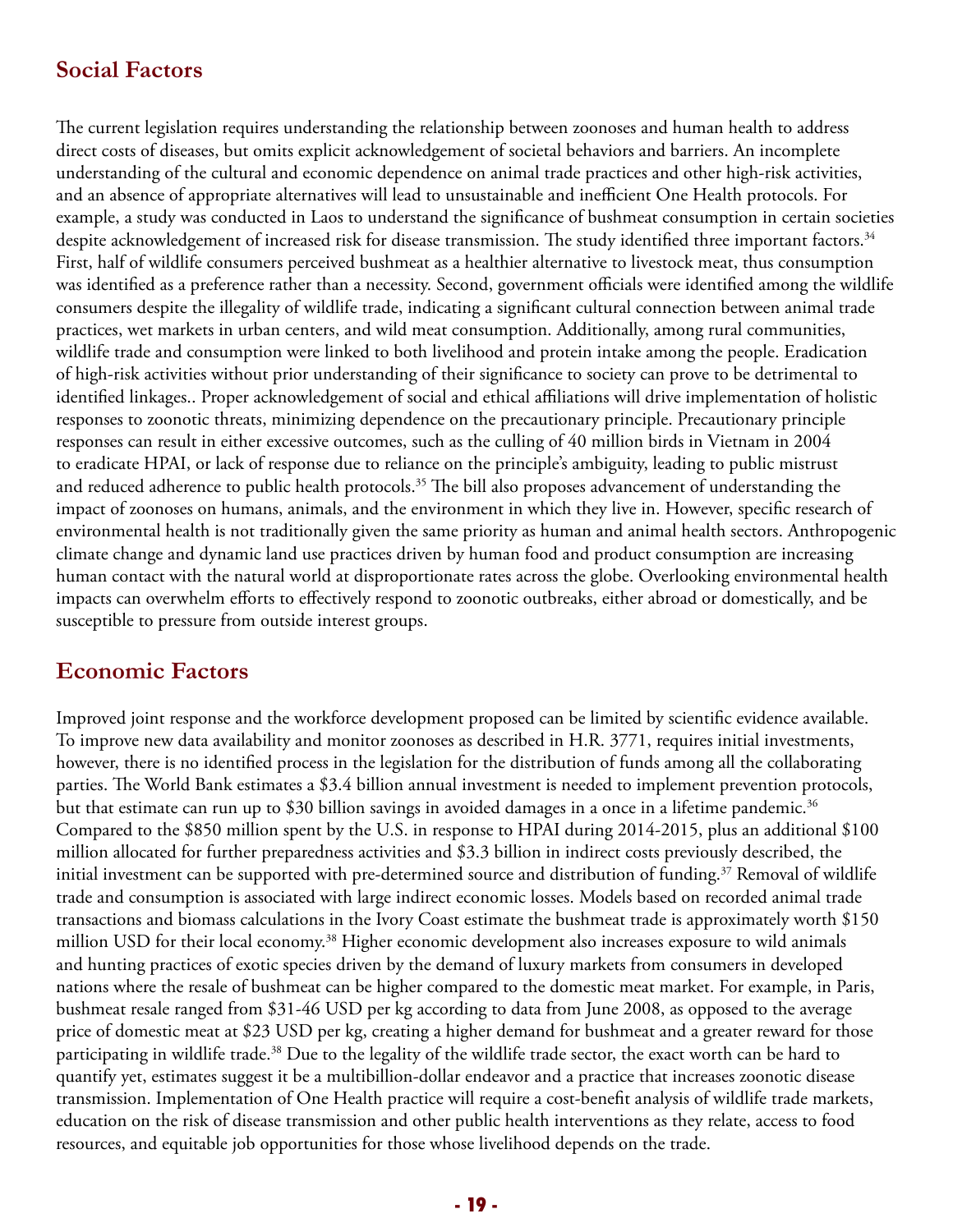## **Conclusion**

The potential of zoonotic diseases to disrupt lives on a global scale is one of the greatest existential threats facing society today. This is evident not only in the current pandemic, but also in the persistence of diseases like malaria, Lyme's disease, and tuberculosis, which infect millions of people every year. Due to the pertinacious forces of global climate change and population growth, and deeply ingrained systems surrounding agriculture and wildlife trade, the continuing emergence of infectious diseases of zoonotic origin is inevitable, but their impact on human life can be mitigated through intentional policy practices by using the One Health framework.

Drawing on techniques and practices that are already in place around the world, H.R. 3771 calls for incorporating One Health methodology into our national institutions to better prevent, prepare for and respond to emerging zoonotic diseases. Improving interagency collaboration on the federal, state and local levels, funding research, and wide scale monitoring of potential zoonotic hot spots will allow the US to respond immediately and effectively in the face of national emergency. Since its introduction before the onset of the current pandemic, H.R. 3771 has gained additional bipartisan support, and as of July 20, 2020 it has a total of 15 co-sponsors.<sup>1</sup>

The enormous loss of life, the hardship resulting from the economic recession, and the broad inequities laid bare by the COVID-19 pandemic are evidence of the urgent need for emergency preparedness in the United States. This Bill provides thoughtful solutions to the complicated and interconnected problems that lead to the emergence of zoonoses and provides a framework for protecting Americans in the likely event of future zoonotic outbreaks.



Figure 5. Wild life biologists collecting blood samples for evidence of disease in bats, 2017<sup>45</sup>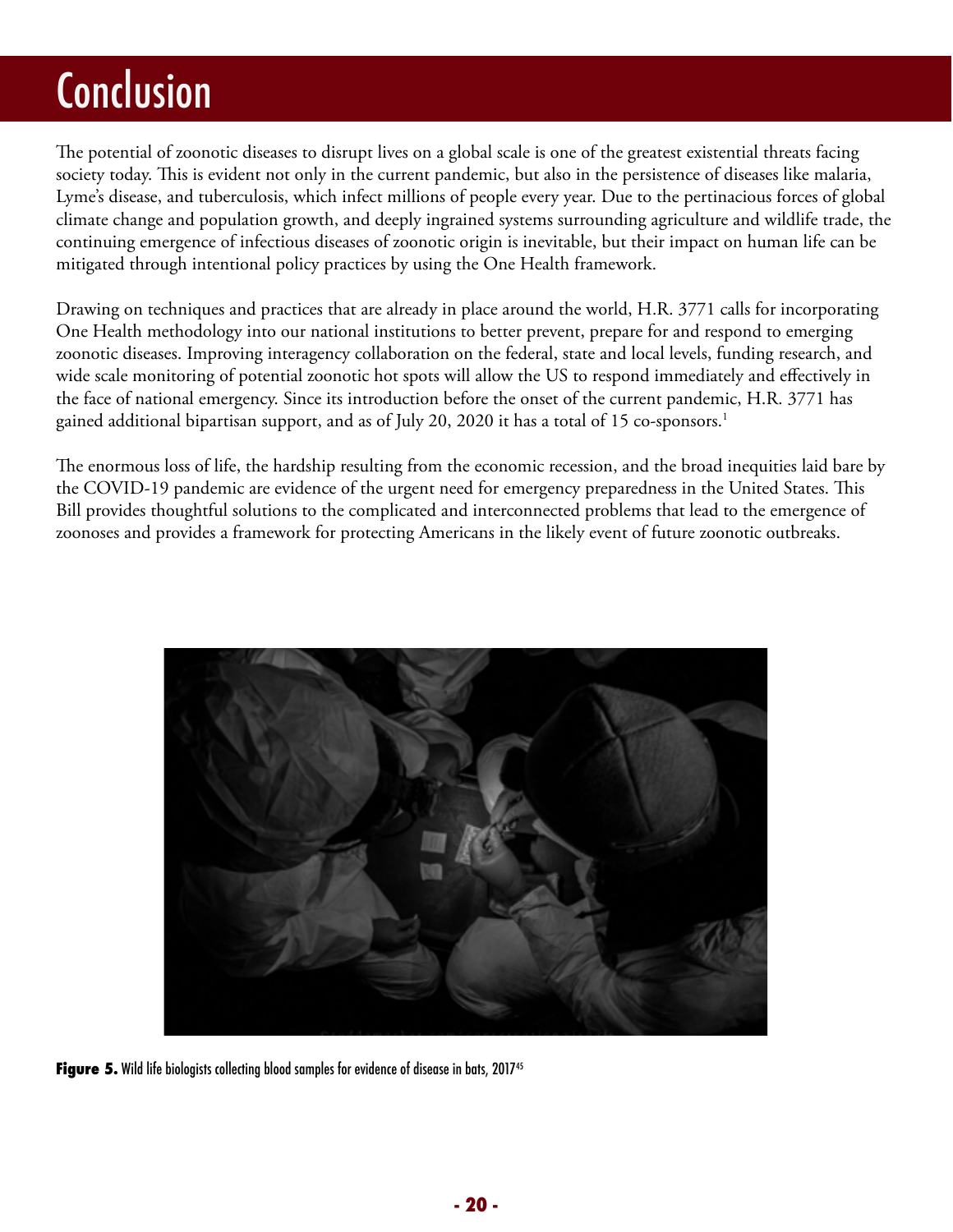# **Glossary**

## Glossary of Acronyms

| <b>AIDS</b>     | Acquired Immune Deficiency Syndrome                             |  |
|-----------------|-----------------------------------------------------------------|--|
| <b>AMA</b>      | <b>American Medical Association</b>                             |  |
| <b>AVMA</b>     | American Veterinary Medical Association                         |  |
| <b>CCHF</b>     | Crimean-Congo hemorrhagic fever                                 |  |
| CDC             | <b>Centers for Disease Control and Prevention</b>               |  |
| <b>CITES</b>    | Convention on International Trade in Endangered Species of Wild |  |
|                 | <b>Fauna and Flora</b>                                          |  |
| COVID-19        | Coronavirus Disease 2019                                        |  |
| <b>DHHS</b>     | Department of Health and Human Services                         |  |
| <b>DHS</b>      | Department of Homeland Security                                 |  |
| Dol             | Department of Interior                                          |  |
| <b>DoC</b>      | <b>Department of Commerce</b>                                   |  |
| DoD             | <b>Department of Defense</b>                                    |  |
| <b>EIDs</b>     | <b>Emerging Infectious Diseases</b>                             |  |
| <b>EPA</b>      | <b>Environmental Protection Agency</b>                          |  |
| <b>FDA</b>      | Food and Drug Administration                                    |  |
| <b>FAO</b>      | Food and Agriculture Organization of the United Nations         |  |
| GAO             | <b>Government Accountability Office</b>                         |  |
| <b>GDP</b>      | <b>Gross Domestic Product</b>                                   |  |
| <b>HHS</b>      | Department of Health and Human Services                         |  |
| <b>HIPAA</b>    | U.S. Health Insurance Portability and Accountability Act        |  |
| <b>HIV/AIDS</b> | human immunodeficiency virus/acquired immune deficiency         |  |
|                 | syndrome                                                        |  |
| <b>HPAI</b>     | highly pathogenic avian influenza                               |  |
| <b>ILRI</b>     | International Livestock Research Institute                      |  |
| <b>MERS</b>     | Middle East respiratory syndrome                                |  |
| <b>NIH</b>      | National Institutes of Health                                   |  |
| <b>OIE</b>      | World Organization for Animal Health                            |  |
| <b>PPE</b>      | Personal Protective Equipment                                   |  |
| <b>SARS</b>     | Severe Acute Respiratory Syndrome                               |  |
| SNOMED          | Systematized Nomenclature of Medicine Clinical Terminology      |  |
| US              | <b>United States of America</b>                                 |  |
| <b>USAID</b>    | U.S. Agency for International Development                       |  |
| <b>USDA</b>     |                                                                 |  |
|                 | U.S. Department of Agriculture                                  |  |
| <b>USFDA</b>    | U.S. Food and Drug Administration                               |  |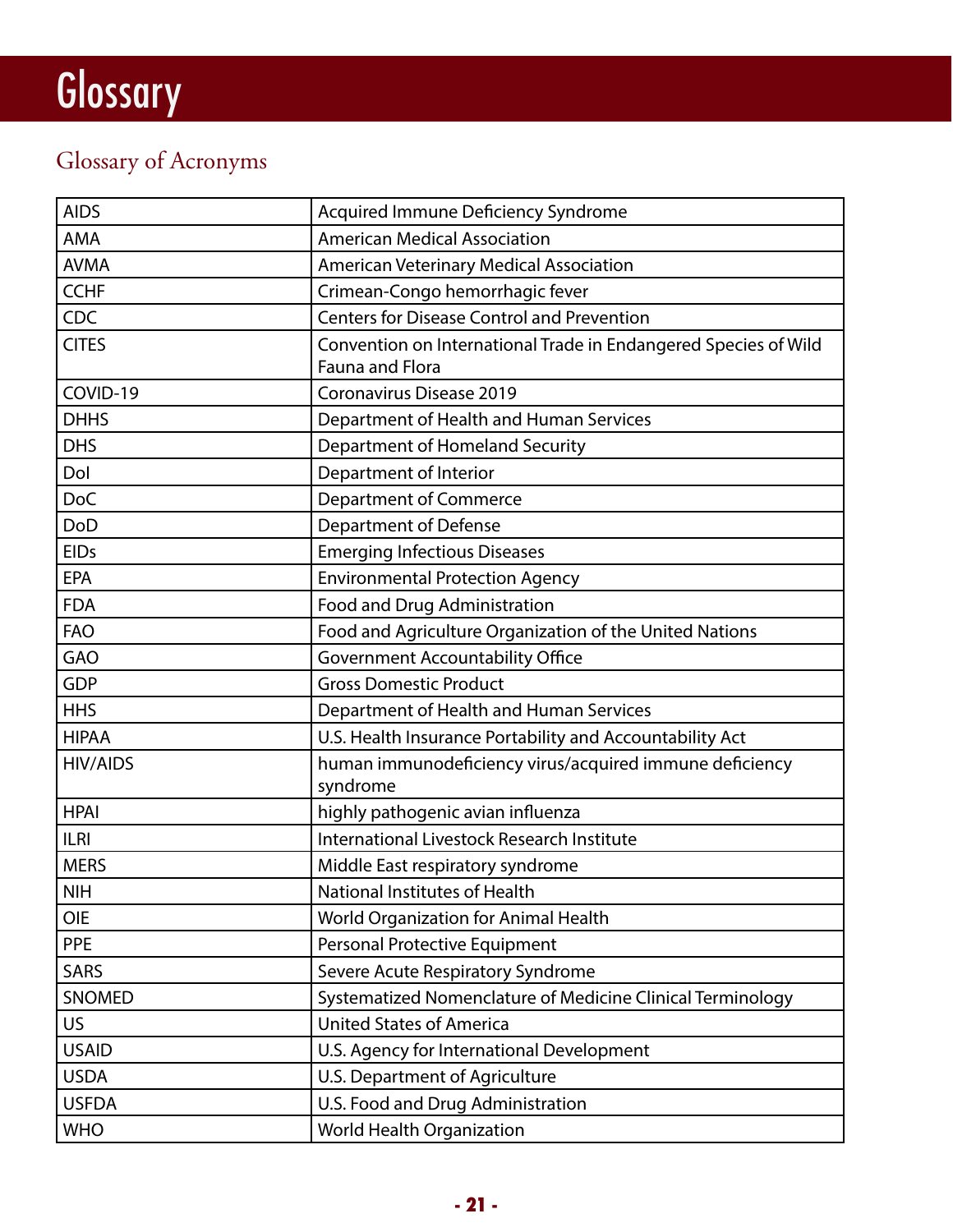### **Glossary** of Terms

Aerosol transmission: One of two airborne means of infectious disease spreading. In aerosol form, viral particles are suspended in the air by physical and chemical forces for hours or more. In droplet form, in contrast, viral particles remain airborne for a few seconds after someone sneezes or coughs and are able to travel only a short distance before gravitational forces pull them down.

**Agricultural intensification:** An increase in agricultural production per unit of inputs (e.g. labour, land, time, fertilizer, seed, feed, cash). This intensification has been a prerequisite to human civilization. Increased production is critical for expanding food supply; intensification that making efficient use of inputs is critical for maintaining the health of agricultural environments.

Anthropogenic: Caused by humans or their activities.

Asymptomatic carriers, also known as 'passive' or 'healthy' disease carriers: Individuals that, while infected with a pathogen, neither report nor appear to have any symptoms or signs of illness.

Avian influenza: A severe, often fatal, type of influenza that affects birds, especially poultry, and that can also be transmitted to humans. Known informally as avian flu or bird flu, the type with the greatest risk is highly pathogenic avian influenza (HPAI). Of three types of influenza viruses (A, B and C), influenza A virus is a zoonotic infection with a natural reservoir almost entirely in birds. Avian influenza, for most purposes, refers to the influenza A virus. Though influenza A is adapted to birds, it can also stably adapt and sustain person-to-person transmission

Biodiversity: The variability among living organisms from all sources, including terrestrial, marine and other aquatic ecosystems, as well as the ecological complexes of which they are part. Biodiversity includes diversity within species, between species and of ecosystems.

**Biosecurity:** A series of measures aimed at preventing the introduction and/or spread of harmful organisms in order to manage the risk to people, animals, plants and the environment. Biosecurity covers issues such as the introduction of plant pests, animal pests and diseases, and zoonoses, the introduction and release of genetically modified organisms and their products, and the introduction and management of invasive alien species and genotypes. The COVID-19 pandemic is a recent example of a threat that requires biosecurity policies and regulatory measures in all relevant sectors.

**Comorbidities:** More than one disease/condition present in an individual at the same time. Other names to describe co-morbid conditions are 'co-existing' or 'co-occurring' conditions and 'multimorbidity' or 'multiple chronic .conditions

Coronavirus disease 2019: Illness caused by a novel coronavirus, 'severe acute respiratory syndrome coronavirus 2' (SARS-CoV-2), which was first identified amid an outbreak of respiratory illness cases in East Asia. The outbreak was first reported to WHO on 31 December

2019. On 30 January 2020, WHO declared the COVID-19 outbreak a global health emergency and the following March a global pandemic, WHO's first such designation since declaring H1N1 influenza a pandemic in 2009.

**Crimean Congo haemorrhagic fever (CCHF)**: A viral haemorrhagic fever usually transmitted by ticks. It can also be contracted through contact with animal tissue where the virus has entered the bloodstream during and immediately post-slaughter of animals. Outbreaks of the disease can lead to epidemics, have a high case fatality ratio  $(10-40$  per cent) and are difficult to prevent and treat. First described in the Crimea in 1944, the disease is endemic in all of Africa, the Balkans, the Middle East and in Asia.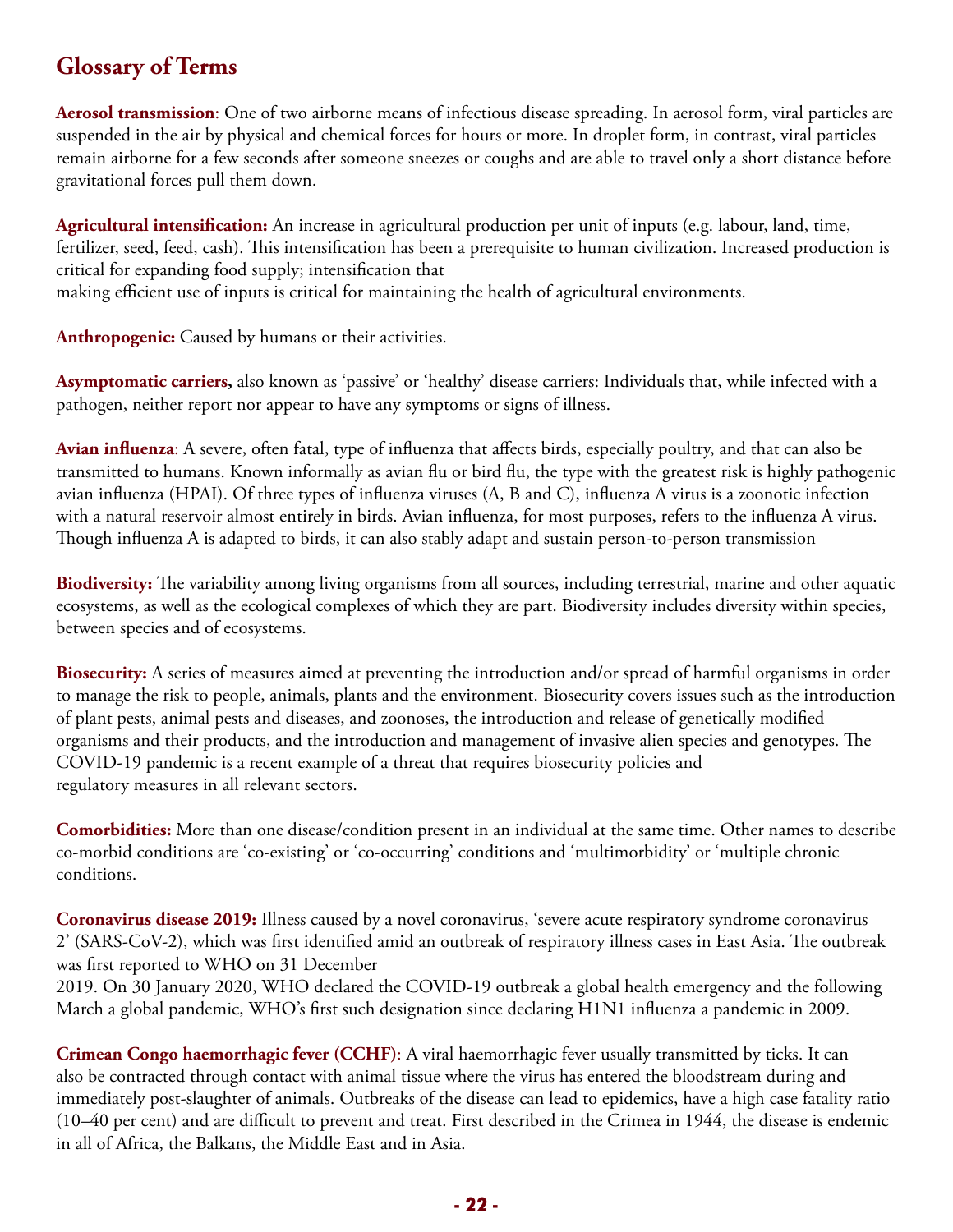**Droplet transmission**: Respiratory infections can be transmitted through droplets of different sizes when a person is in close contact with someone who is coughing or sneezing and is therefore at risk of having his/her mouth and nose or eyes exposed to potentially infective respiratory droplets.

**Early warning systems:** Complex tools and processes aiming to reduce the impact of natural hazards by providing timely and relevant information in a systematic way.

**Ebola virus disease (EVD):** A rare and deadly disease in people and nonhuman primates. The viruses that cause Ebola are located mainly in sub-Saharan Africa. People can get Ebola through direct contact with an infected animal (bat or nonhuman primate) or a sick or dead person infected with Ebola Virus.

**EcoHealth:** An emerging field that examines the complex relationships among humans, animals and the environment, and how these relationships affect the health of each of these domains. One Health deals with biomedical questions, with an emphasis on zoonoses, and is historically more health science-driven. In contrast, the economic issues and initially designed by disease ecologists working in the field of biodiversity Conservation. EcoHealth concept is defined as an ecosystem approach to health, tending to focus on environmental and socio-

**Ecosystem degradation:** A long-term reduction in an ecosystem's structure, functionality, or capacity to provide benefits to people.

Emerging infectious disease: Infections that have recently appeared within a population or those whose incidence or geographic range is rapidly increasing or threatens to increase in the near future.

**Endemic zoonoses:** Zoonotic diseases commonly found within a certain region or population. Unlike newly emerging zoonoses that attract the attention of the developed world, these endemic zoonoses are by comparison neglected. This is, in part, a consequence of under-reporting, resulting in underestimation of their global burden, which in turn artificially downgrades their importance in the eyes of administrators and funding agencies.

**Environment health vs environmental health:** 'Environment health' refers to the health of the environment and is used in this report to distinguish it from the term 'environmental health', which is the branch of public health concerned with all aspects of the natural and built environment affecting human health.

Epidemic: The occurrence in a community or region of cases of an illness, specific health-related behaviour, or other health-related events clearly in excess of normal expectancy. The community or region and the period in which the cases occur are specified precisely.

FAO, OIE, WHO Tripartite Alliance: A collaboration between the Food and Agriculture Organization (FAO), the World Organisation for Animal Health (OIE) and the World Health Organization (WHO) to address risks from zoonoses and other public health threats existing and emerging at the human-animal-ecosystems interface and provide guidance on how to reduce these risks. These three organisations have worked together for many years to prevent, detect, control and eliminate health threats to humans, originating—directly or indirectly—from animals. Putting the 'One Health' vision into practice has been facilitated by a formal alliance the three organisations established in 2010, acknowledging their respective responsibilities in combating diseases which have a severe impact on health and the economy, particularly zoonoses.

Fomite transmission: the transmission of infectious diseases by objects. It occurs when an inanimate object contaminated with or exposed to infectious agents (such as pathogenic bacteria, viruses or fungi) serve as a mechanism for transfer to a new host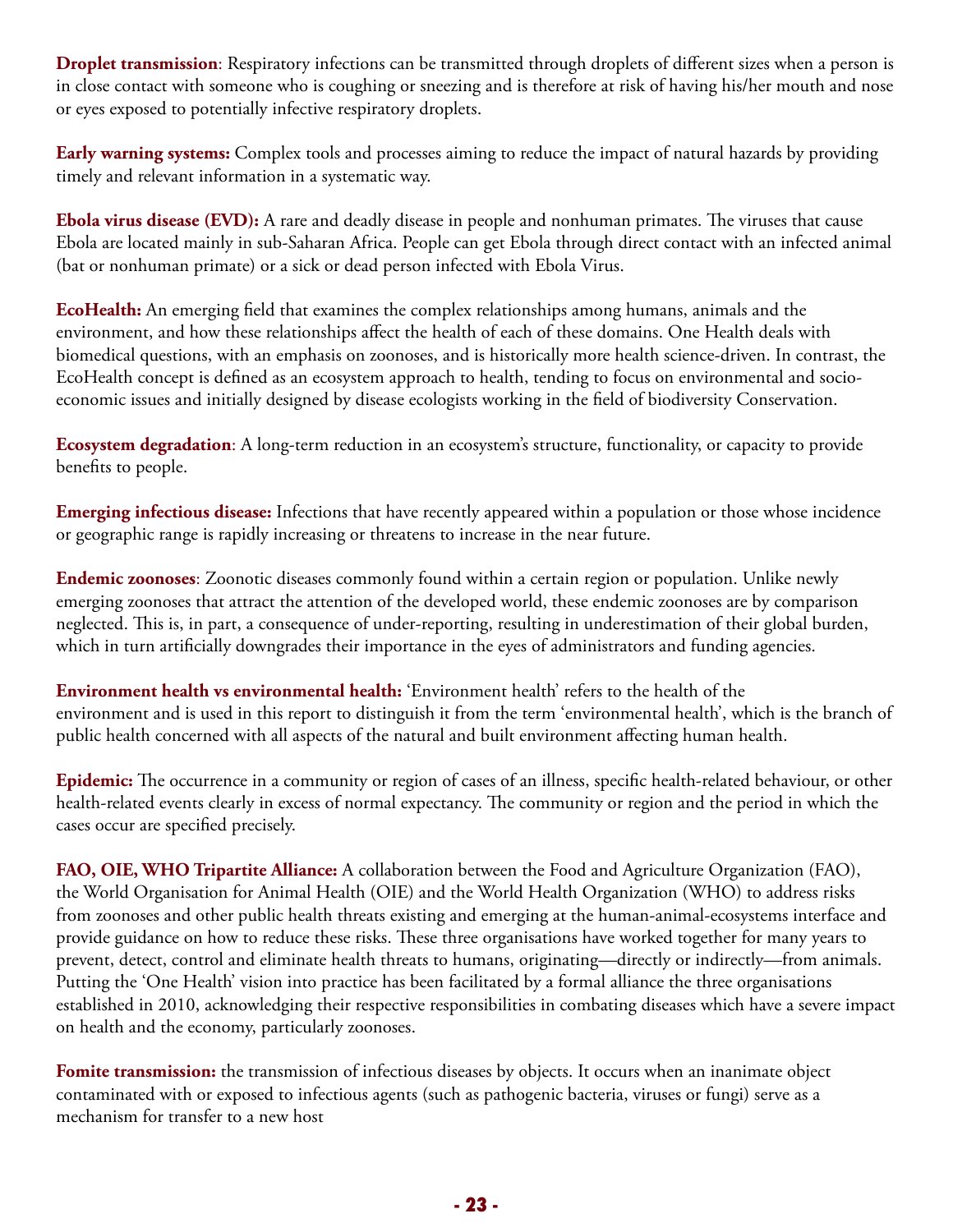Habitat fragmentation: A general term describing the set of processes by which habitat loss results in the division of continuous habitats into a greater number of smaller patches of lesser total and isolated from each other by a matrix of dissimilar habitats. Habitat fragmentation may occur through natural processes (e.g., forest and grassland fires, flooding) and through human activities (forestry, agriculture, urbanization).

Highly pathogenic avian influenza (HPAI): A highly contagious disease caused by viruses that occur mainly in birds and that can be deadly, especially in domestic poultry. Since 2003, an Asian HPAI H5N1 virus has resulted in high mortality in poultry and wild birds in Asia, the Middle East, Europe and Africa and has become endemic in some countries.

Host: An organism infected with or fed upon by a parasitic or pathogenic organism (for example, a virus, nematode, fungus). An animal or plant that nourishes and supports a parasite; the host does not benefit and is often harmed by the association.

Middle East respiratory syndrome (MERS): A viral respiratory disease caused by a novel coronavirus (Middle East respiratory syndrome coronavirus, or MERS-CoV) that was first identified in Saudi Arabia in 2012. Typical MERS symptoms include fever, cough and shortness of breath.

**One Health:** A collaborative, multisectoral, and transdisciplinary approach—working at local, regional, national and global levels—to achieve optimal health and well-being outcomes recognizing the interconnections between people, animals, plants and their shared environments.

Pandemic: The worldwide spread of a new disease. An influenza pandemic occurs when a new influenza virus emerges and spreads around the world and most people do not have immunity.

Pathogen: Any microorganism able to cause disease in a host organism.

Reservoir host: A primary host that harbours a pathogen but shows no ill effects and serves as a source of infection. Once discovered, natural reservoirs elucidate the complete life cycle of infectious diseases, providing effective prevention and control.

**Rift Valley fever (RVF):** A mosquito-borne viral zoonotic disease that affects sheep, goats, cattle and camels, causing devastating losses, especially among pastoral communities that rely on livestock for their livelihoods. The disease occurs in explosive outbreaks following periods of above-normal and persistent rainfall. People can become infected with Rift Valley fever after being bitten by an infected mosquito or through close contact with acutely infected animals or their tissues.

Secretaries: The Bill H.R. 3771 refers to the Secretary of Health and Human Services and the Secretary of Agriculture, as the Secretaries.

Severe acute respiratory syndrome (SARS): A viral respiratory illness caused by a coronavirus, SARS associated coronavirus (SARS-CoV). First reported in Asia in 2003, the illness spread to more than two dozen countries in North America, South America, Europe and Asia before the SARS global outbreak of 2003 was contained. Since 2004, no known cases of SARS have reported anywhere in the world

**Social distancing,** also called 'physical distancing', means keeping six feet (two meters) of space between yourself and other people outside of your home, not gathering in groups, staying out of crowded places and avoiding mass .gatherings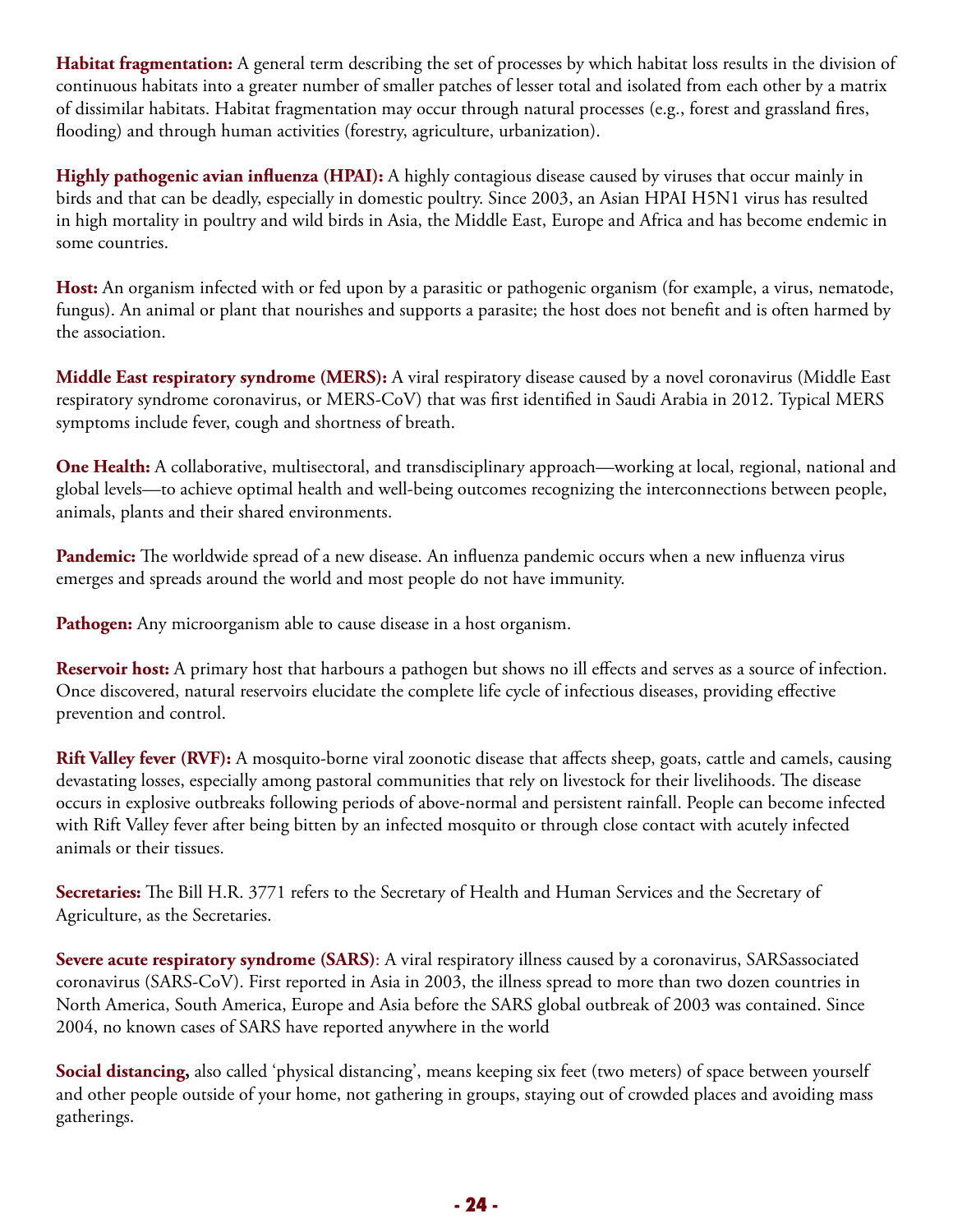Vector: An organism or vehicle that transmits the causative agent or disease-causing organism from the reservoir to the host. Often thought of as a biting insect or tick but can be an animal or inanimate object. Many living vectors are blood sucking insects and ticks, which ingest disease-producing microorganisms during a blood meal from an infected host (human or animal) and later transmit it into a new host, after the pathogen has replicated. Often, once a vector becomes infectious, they are capable of transmitting the pathogen for the rest of their life during each subsequent bite/blood meal.

Vector-borne diseases: Human illnesses caused by parasites, viruses and bacteria that are transmitted by vectors. Vector-borne diseases account for more than 17 percent of all infectious diseases, causing more than 700,000 deaths annually

Wet market, also called public, informal and traditional market. The term 'wet market' is considered a pejorative by some, so this report uses the term 'informal market'. All these terms refer to a marketplace selling fresh meat, fish, produce and other perishable goods as distinguished from 'dry markets' that sell durable goods such as fabric and electronics. Not all wet markets sell live animals, but the term is sometimes used to signify a live animal market in which vendors slaughter animals upon customer purchase. Wet markets are common in many parts of the world and include a wide variety of markets, such as farmers' markets, fish markets and wildlife markets. They often play critical roles in urban food security due to factors of pricing, freshness of food, social interaction, and local cultures. Most wet markets do not trade in wild or exotic animals, but have been linked to outbreaks of zoonotic disease. One such market was believed to have played a role in the COVID-19 pandemic, although investigations into whether the virus originated from non-market sources are ongoing as of April 2020

Wild meat, more commonly called 'bushmeat' makes an essential contribution to food security for many people worldwide. Estimated bushmeat consumption in the Congo Basin alone is over 4 million tonnes per year. For many, wild meat may be the main type of meat available, an important component of food diversity or a food that contributes to cultural identity. Wild meatis a natural healthy food, although (as with domestic stock) its use may carry health risks related to zoonoses— diseases transmitted to humans through the handling or consumption of animals. Declines in wildlife due to over-hunting or other causes, whether direct (e.g. habitat degradation) or indirect (e.g. weak governance or climate change) could significantly affect many people's food security and nutritional health. Furthermore, an increasing number of vertebrate species are being hunted to dangerously low levels as a result of increased commercial demand for meat and medicines, with many now in danger of extinction.

Zoonoses: Diseases that can spread between animals and people, moving from wild and domesticated animals to humans and from humans to animals. Every year, nearly 60,000 people die from rabies, and other zoonotic diseases such as avian influenza, Ebola and Rift Valley fever constitute additional threats. These diseases affect not only human health but also animal health and welfare by causing lowered productivity (e.g. in terms of milk or egg quality and safety) or death, with significant harm to farmer livelihoods and national economies. The current COVID-19 pandemic is a zoonotic disease.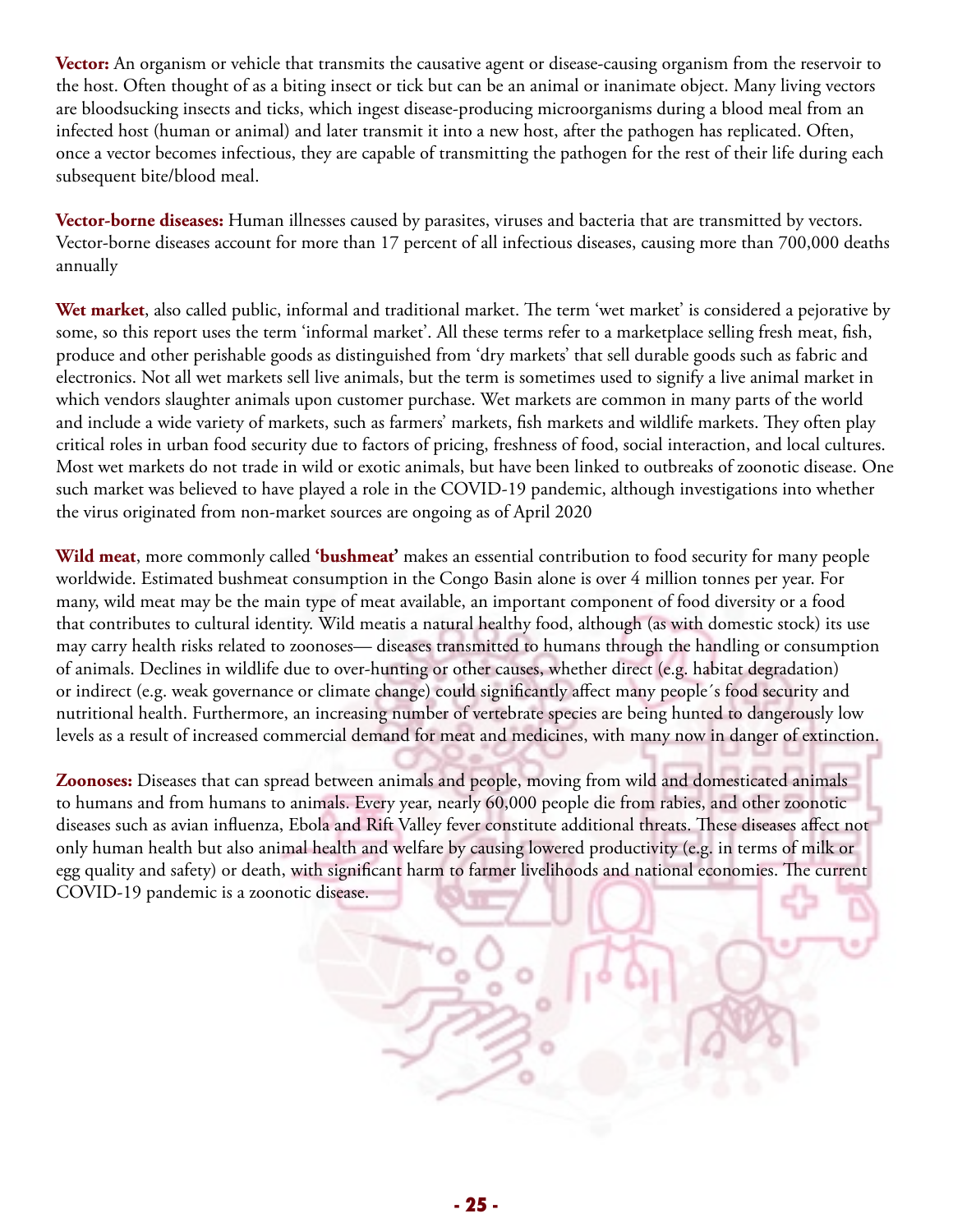## **References**

- 1. Schrader, Kurt. H.R.3771 116th Congress (2019-2020): Advancing Emergency Preparedness Through One Health Act of 2019. 9 Aug. 2019. 2019/2020, www.congress.gov, https://www.congress.gov/bill/116th-congress/house-bill/3771/  $summary/00$ .
- 2. One Health. (2020). Centers for Disease and Control Prevention; Division of Global Health Protection and Security. Retrieved from https://www.cdc.gov/onehealth/
- 3. One Health in Action. (2020). Centers for Disease and Control Prevention; Division of Global Health Protection and Security. Retrieved from https://www.cdc.gov/onehealth/in-action/index.html
- Environment Interface. Nov 07 2017. https://www.apha.org/policies-and-advocacy/public-health-policy-statements/ 4. American Public Health Association. Advancing a 'One Health' Approach to Promote Health at the Human-Animalpolicy-database/2018/01/18/advancing-a-one-health-approach
- 5. Advancing Emergency Preparedness Through One Health Act of 2019, H.R.3771, 116th Cong. (2019). Retrieved from https://www.congress.gov/bill/116th-congress/house-bill/3771/
- 6. "Microbiology by numbers." Nature Reviews Microbiology, vol. 9, 2011.
- 7. Naicker, P.R. "The impact of climate change and other factors on zoonotic diseases." Archives of Clinical Microbiology, vol. 2, 2011.
- 8. Mills, J.N., Gage, K.L., Khan, A.S. "Potential influence of climate change on vector-borne and zoonotic diseases: A review and proposed research plan."Environmental Health Perspective, vol. 118(11), pp. 1507-1514, 2010.
- 9. Fair, J.M. "Climate change is driving the expansion of zoonotic diseases." Los Alamos National Laboratory, n.d.
- 10. Karesh, W.B. et al. "Ecology of zoonoses: natural and unnatural histories." Lancet, vol. 380, 2012, pp. 1936-1944.
- 11. Wolfe, N.D., Daszak, P., Kilpatrick, A.M., Burke, D.S. "Bushmeat, hunting, deforestation, and prediction of zoonotic disease emergence." Emerging Infectious Diseases, vol.  $11$   $(12)$ ,  $2005$ , pp.  $1822-1827$ .
- 12. Wilcox, B.A., Ellis, B. "Forests and emerging infectious diseases of humans." Unasylva, vol. 57, 2006, pp. 11-18.
- 13. Cunningham, A.A., Rodriguez, J.P., Daszak, P. "Pathogen pollution: Defining a parasitological threat to biodiversity conservation." Journal of Parasitology, 2003, pp. 578-583.
- 14. Centers for Disease Control and Prevention. "Lesson 1: Introduction to Applied Epidemiology and Biostatistics." n.d. Retrieved from https://www.cdc.gov/csels/dsepd/ss1978/lesson1/section10.html
- 15. Parrish, C.R., Holmes, E.C., Morens, D.M., Park, E.C., Burke, D.S., Calisher, C.H., Laughlin, C.A., Saif, L.J., Daszak, P. "Cross-species virus transmission and the emergence of new epidemic diseases." Microbiology and Molecular Biology Reviews, 2008, pp. 457-470.
- 16. Nuwer, Rachel. "To Prevent Next Coronavirus, Stop the Wildlife Trade, Conservationists Say." The New York Times, 19 .html.markets.html.markets.html.markets.html.markets.html.markets.html.markets.html.markets.html.markets.html.
- 17. Gortzar, C. et al. "Crossing the Interspecies Barrier: Opening the Door to Zoonotic Pathogens." PLOS Pathogens, vol.  $10(6)$ , 2014, pp. 1-5.
- 18. A History of One Health | UC Davis. https://www.ucdavis.edu/one-health/history/. Accessed 28 July 2020.
- 19. USDA APHIS | One Health. https://www.aphis.usda.gov/aphis/ourfocus/animalhealth/SA\_One\_Health. Accessed 28 2020. July
- 20. National Pandemic Influenza Plans | Pandemic Influenza (Flu) | CDC. 6 Dec. 2018. www.cdc.gov, https://www.cdc.gov/ flu/pandemic-resources/planning-preparedness/national-strategy-planning.html.
- 21. One Health. www.usda.gov, https://www.usda.gov/topics/animals/one-health. Accessed 28 July 2020.
- 22. USDA APHIS | One Health. https://www.aphis.usda.gov/aphis/ourfocus/animalhealth/SA\_One\_Health. Accessed 28 2020. July
- 23. Cho, Eunah. "PREDICT." School of Veterinary Medicine, 17 Jan. 2019. ohi.vetmed.ucdavis.edu, https://ohi.vetmed. ucdavis.edu/programs-projects/predict-project.
- 24. McNeil Jr., Donald G. "Scientists Were Hunting for the Next Ebola. Now the U.S. Has Cut Off Their Funding. The New York Times." New York Times, 25 Oct. 2019, https://www.nytimes.com/2019/10/25/health/predict-usaid-viruses. .html
- 25. Development, Office of Research &. Decontamination through a One Health Lens. cfpub.epa.gov, https://cfpub.epa.gov/ si/si\_public\_record\_report.cfm?Lab=NHSRC&dirEntryId=347475. Accessed 3 July 2020.
- 26. Medicine, Center for Veterinary. "One Health: It's for All of Us." FDA, FDA, Feb. 2020. www.fda.gov, https://www.fda.